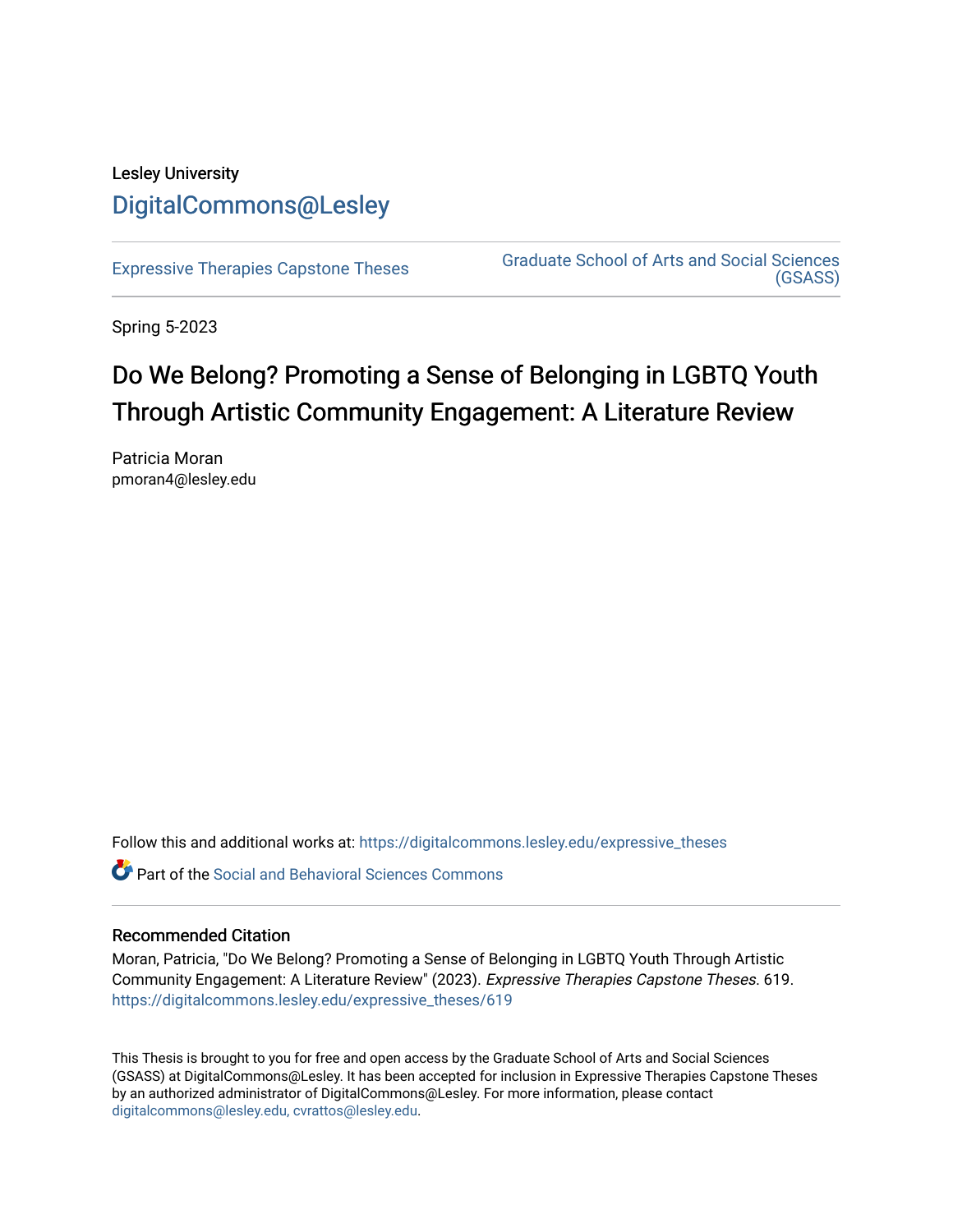## **Do we belong? Promoting a Sense of Belonging in LGBTQ Youth Through**

## **Artistic Community Engagement: A Literature Review**

Capstone Thesis

Lesley University

Spring 2022

Patricia Moran

Art Therapy

Denise Malis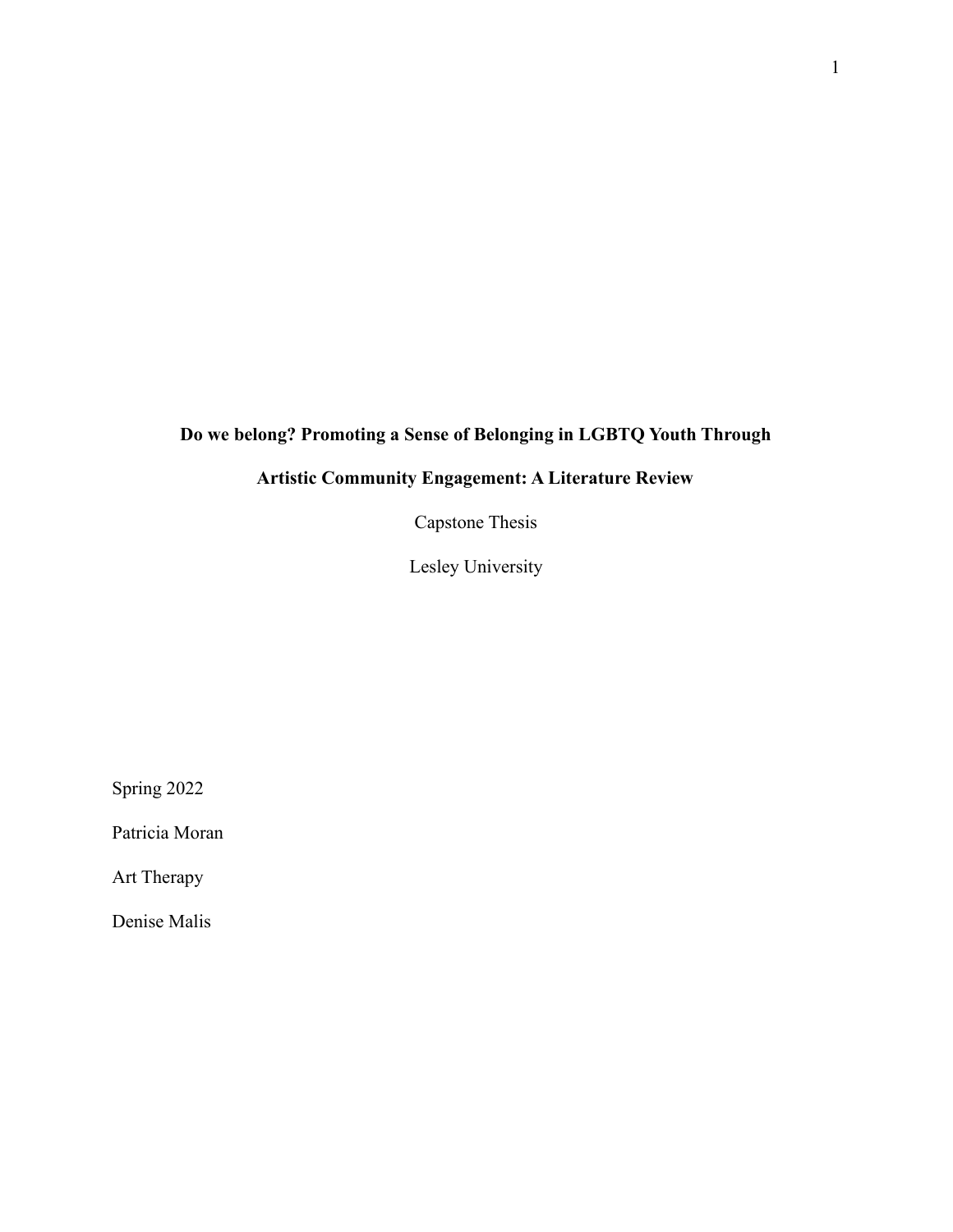#### Abstract

This literature review examines the potential of collaborative art making as a tool to foster a sense of belonging in today's gender and sexual minority youth who identify as lesbian, gay, bisexexual, transgender and queer (LGBTQ). Living with a unique layer of minority stress, LGBTQ youth are at high risk for developing mental health issues such as depression, anxiety, and suicidal ideation due to ostracization and rejection from their families and communities. By reviewing the implementation of collaborative art making to bring together other marginalized groups across cultural backgrounds as well as the use of art making with LGBTQ youth for purposes such as political activism, community outreach and self advocacy, it is concluded that collaborative art making could be a useful method to combat thwarted belongingness and diminish resulting mental health issues.

#### *Key words: LGBTQ youth, thwarted belongingness, collaborative art*

*The author is a queer white millenial woman living in north eastern United States of America.*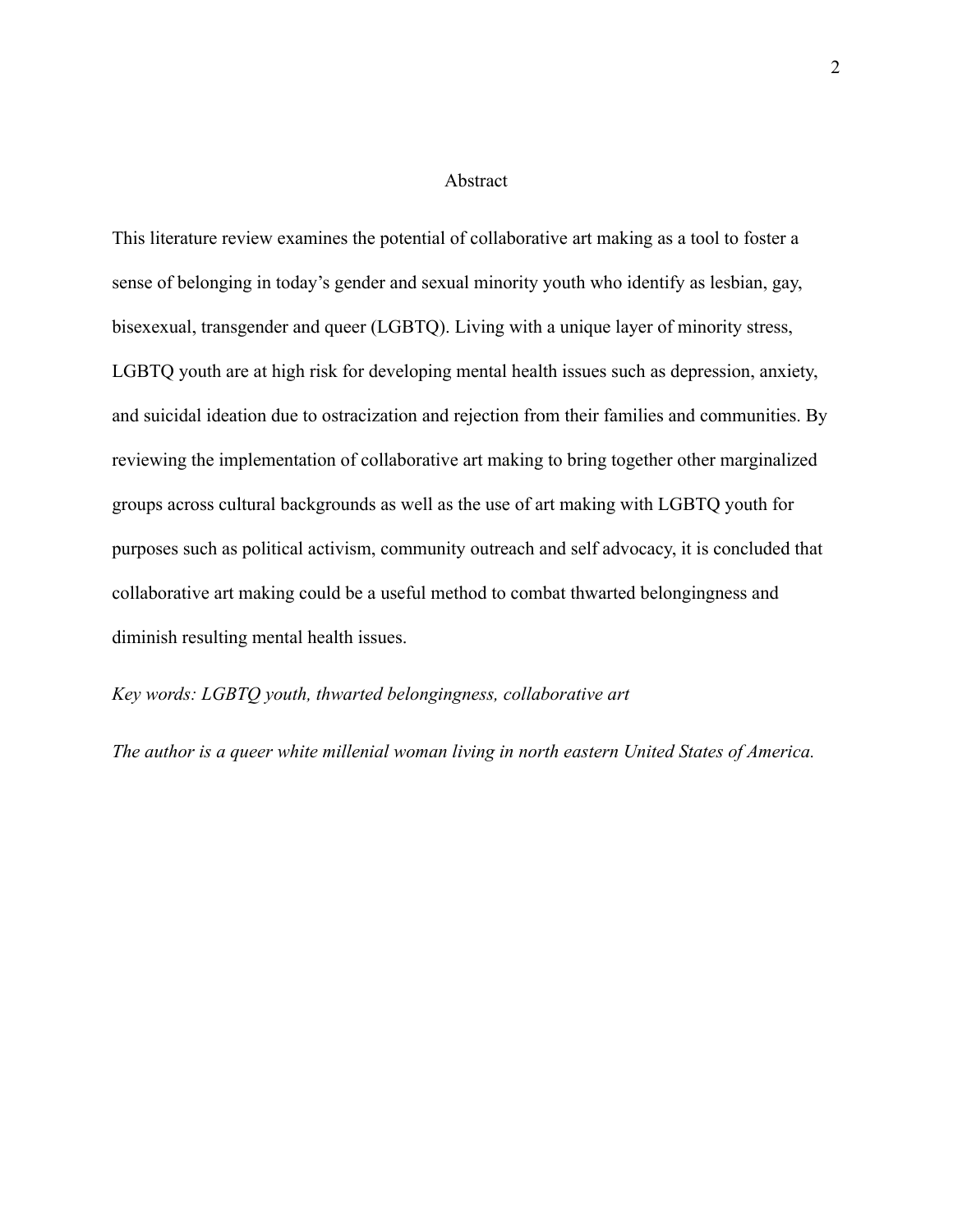#### Do We Belong? Promoting a Sense of Belonging in LGBTQ Youth Through

Artistic Community Engagement: A Literature Review

#### **Introduction**

Lesbian, gay, bisexual, transgender and queer (LGBTQ) youth don't belong anywhere- at least, this is how it feels for many who don't have support from their communities and don't see themselves reflected in society. The effects of minority stress and a thwarted sense of belonging on the mental health of youth who identify as LGBTQ have received considerable attention. Less attention has been given to a variety of methods to counteract minority stress and foster belonging as a route to improve mental health of LGBTQ youth.

In recent years, there have been several studies discussing the lived experiences of the youth of this marginalized community. It is common for young LGBTQ identified individuals to experience bullying and ostracization within many social settings including within their own families, schools, local neighborhoods, and broader society through media and institutional norms. Youth who experience minority stressors such as interpersonal prejudice and discrimination are at greater risk for mental health issues such as depression, anxiety, and suicide. Baams et al.(2015) define more specifically the stressors experienced by LGBTQ youth as experiences of prejudice events, expectations of rejection of and discrimination towards one based on their identity, concealment of one's identity, and internalized homophobia. Dealing with minority stress, LGBTQ youth coincidentally face barriers to a sense of belongingness, the experience of personal involvement and integration within a system or environment to the extent that the person feels they play a special role in that system or environment (MacLaren et al.,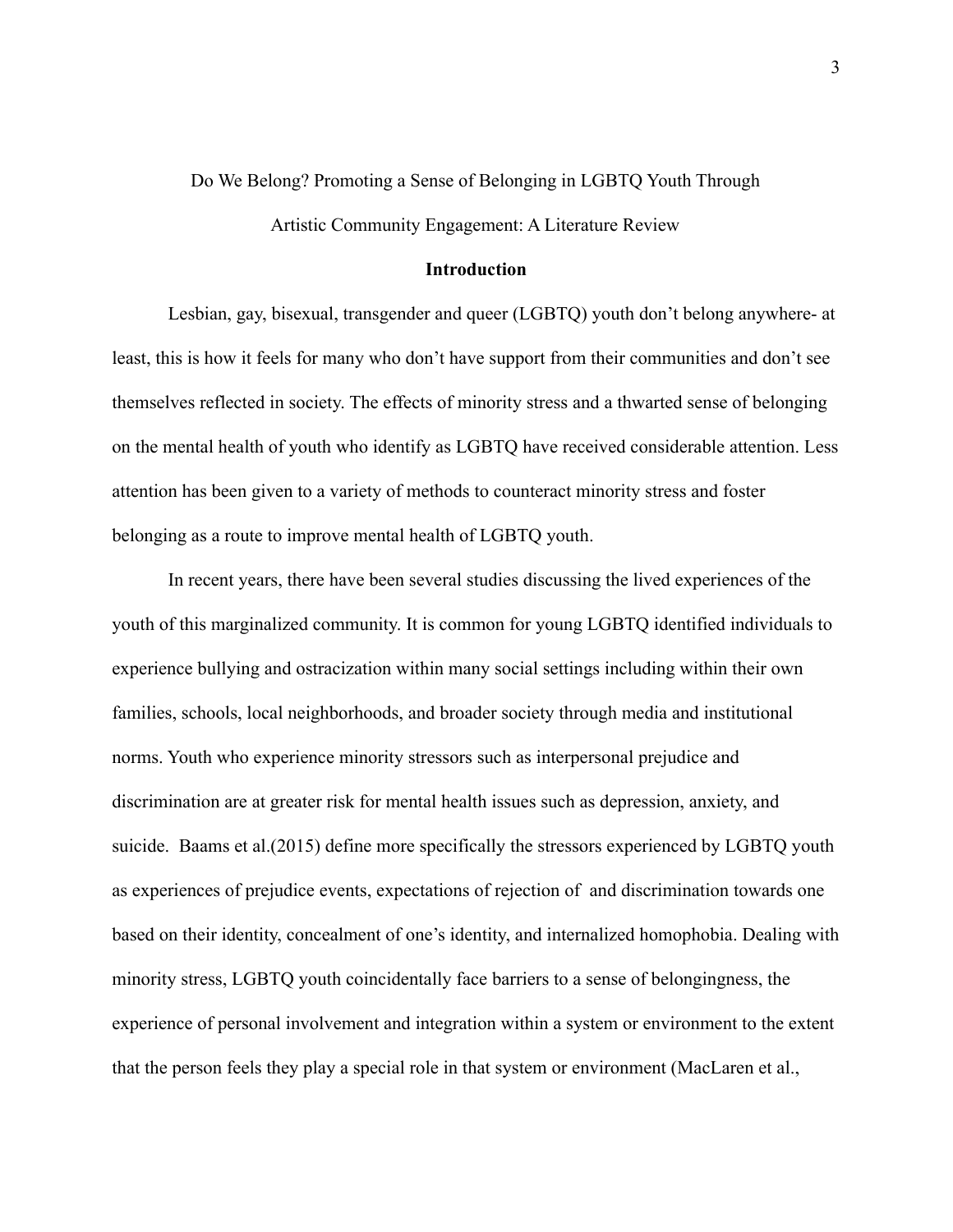2015). Many studies support and reiterate the connection between thwarted belongingness and negative, stressful experiences lived by LGBTQ youth and higher levels of mental health issues.

The resulting mental health issues have been extensively studied. Less attention has been paid to how to reduce the causes of these issues. How can the risk of developing mental health issues due to minority stress and a thwarted sense of belonging be minimized for LGBTQ youth? Are there ways to reduce minority stress and improve the sense of belongingness among LGBTQ youth? Some studies have focused on the effects of increasing awareness and acceptance of sexual minorities. This has been executed through gay-straight alliances for students as examined by McLaren et al. (2015), country-wide advocacy organizations such as the Human Rights Campain, Parents and Families of Lesbians and Gays, and local resource centers and adult initiated, youth lead community outreach projects. While many of these groups and organizations secondarily bring together individuals with common interests or experiences, research primarily focuses on the effects of resource availability for LGBTQ youth on their mental health. More in-depth analysis is needed on which specific methods used by these resources, their impacts on isolated psychological needs such as feeling a sense of belongingness, and the resulting mental health improvements for LGBTQ youth.

In this literary review, the effects of thwarted belongingness on the mental health of LGBTQ youth are examined and the potential effectiveness of existing strategies for helping these youth develop a sense of belonging and decrease the risk of them developing mental health issues is explored. Most existing strategies do not incorporate collaborative art making as a method to create a sense of belonging in LGBTQ youth but collaborative art making has been used to enable the fulfillment of important needs such as autonomy, community, and voice to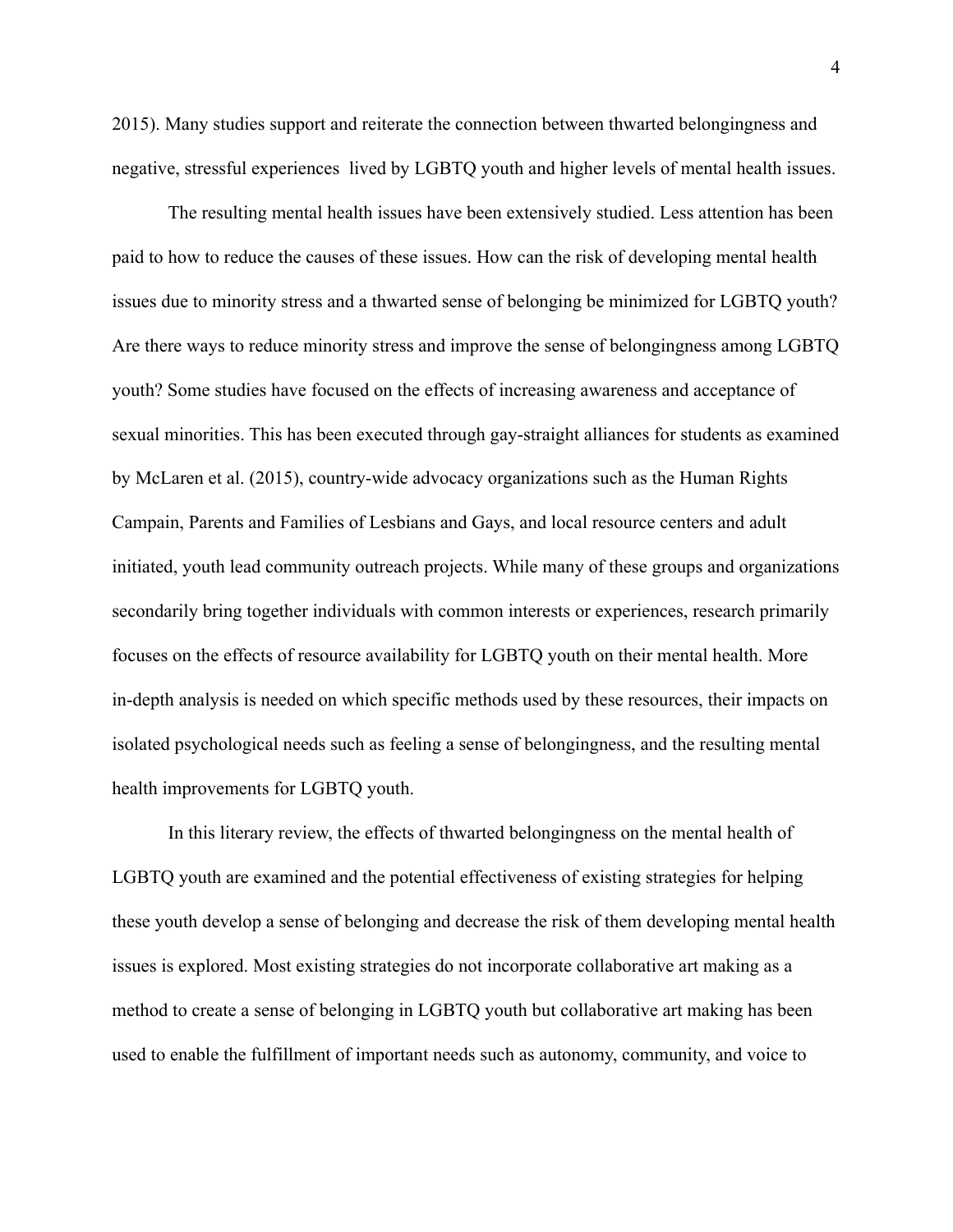express their needs. It has also been used as a method to invoke a sense of community within groups of differing backgrounds dealing with similar struggles. When considering the benefits of collaborative art making within other communities and the power that art making has in fulfilling other needs of LGBTQ youth, it is hypothesized that collaborative artmaking among LGBTQ youth and thier communities would have a positive effect on their sense of belongingness.

Such a strategy could involve facilitating an opportunity for young members of the LGBTQ community to engage in art making with older LGBTQ adults, peers, and family members. LGBTQ youth could have an opportunity to see examples of how others like themselves can belong within their local community and greater society, connect with others facing the same struggles as they are, and find new ways to self advocate and communicate with their personal families and communities. With the intent of increasing a sense of belongingness and decreasing the chances of mental health issues developing in LGBTQ youth, this approach could hopefully give the participants time to see themselves reflected in their surroundings and find ways in which they belong within their local and greater community.

#### **Method**

The search for information on the experiences and mental health states of LGBTQ youth in the United States, and even other countries around the world, was abundant with information. Primarily, peer-reviewed information was found using databases accessible through the Lesley University Library and other information was found through well-known, reliable websites for organizations that focus on LGBTQ issues including the Human Rights Campaign, Parents and Families of Lesbians and Gays, and searching for other local organizations that work with LGBTQ populations. A multitude of researchers have invested their time and interest in this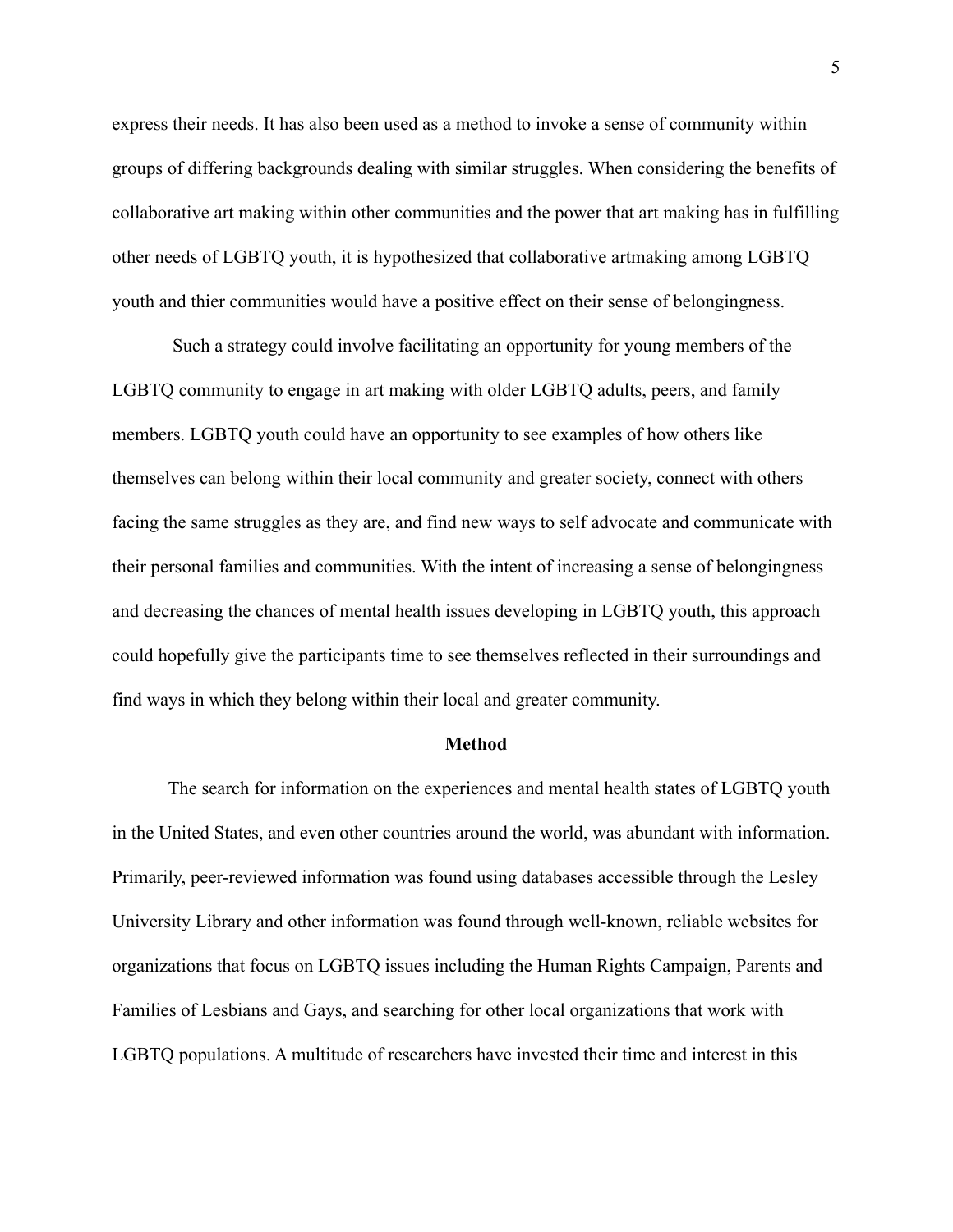particular population, replicating studies and reporting frequently coinciding results and connections. Again and again, authors discuss the detrimental effects an uninformed society with biases supporting a heteronormative and cisgender perspective can have on the mental health and adult life of LGBTQ youth.

Searches including "mental health", "lgbtq youth", yielded articles focusing on the poor state of mental health in LGBTQ youth. Articles were chosen and organized based on what primary issues were found the most, including high suicidality, depression, anxiety, and homelessness. Results included studies that examined the antecedents to mental health issues in LGBTQ youth and correlations between improved mental health and other factors. Further searches for "LGBTQ", "minority stress", "thwarted belongingness" included more detailed analysis of the causes of poor mental health in LGBTQ individuals. Some search results addressed the use of methods to improve mental health in LGBTQ youth and included mindfulness, pro-lgbtq clubs in school settings, and activism. Searching keywords "art making", "LGBTQ youth" and "community" presented examples of using art in a way that brought together LGBTQ youth to advocate for themselves and find like-minded individuals. Furthermore, searching for "community", "collaborative", "art making" and "belongingness" came up with examples of research conducted to bring together other populations, but little was found on the direct use of community art making as a method to foster belonging particularly for LGBTQ youth. With this gap in the literature began the pursuit of more direct methods using creative arts in groups of LGBTQ youth to create, foster, and renew a sense of belonging for participants.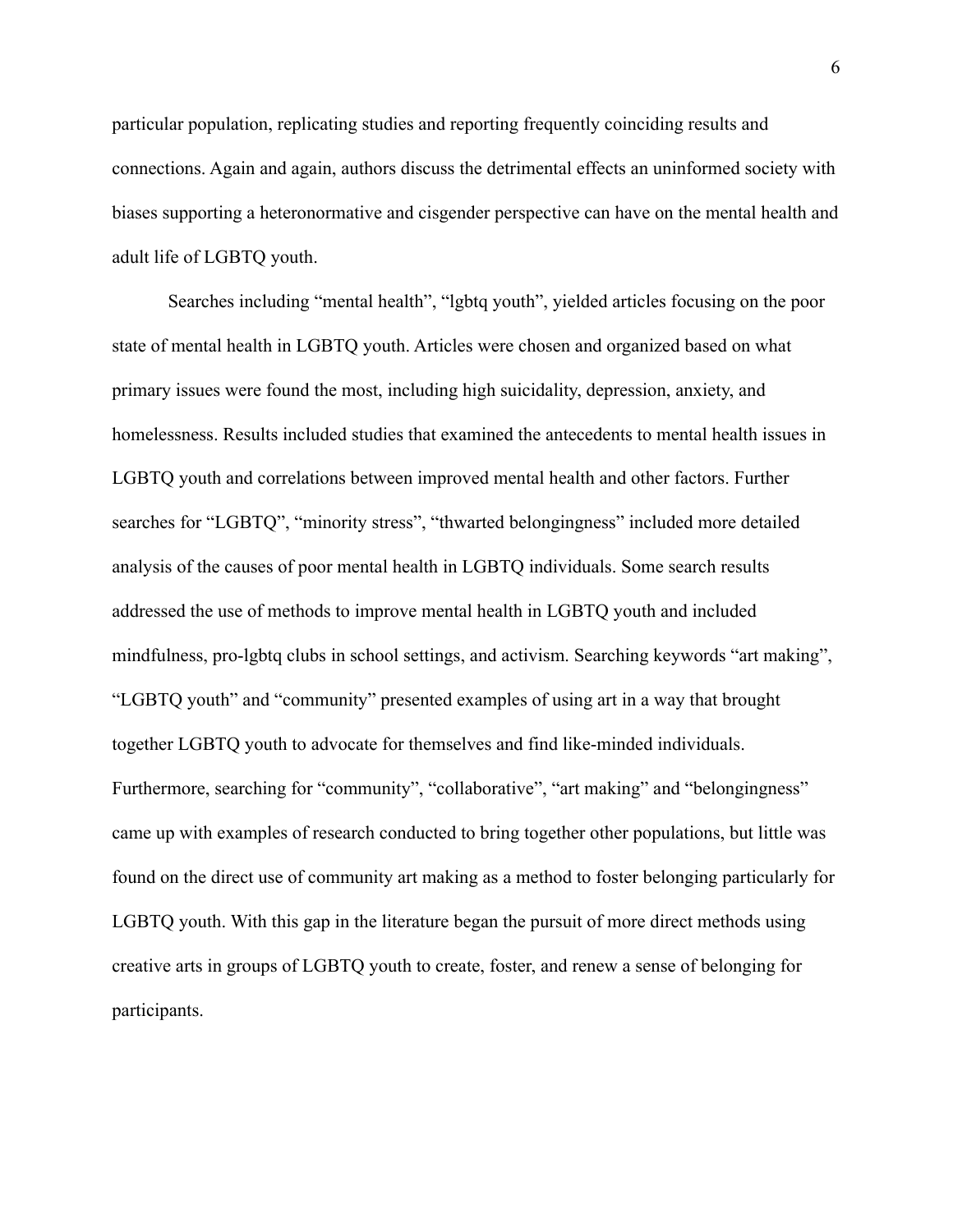#### **Literature Review**

#### **Historical Context and Addressing Mental Health Deficits**

As this literary review has been written during the year 2022, there have been great strides in the acceptance, inclusion, and advocacy for the rights and safety of LGBTQ individuals in the United States of America. One might infer then that this would promote a sufficient sense of belonging as well as an ever-decreasing rate of mental illness in the youth within this population. However, the improvement in mental health may not be as quick to follow as one would predict. Fish et al. (2019) observes in writing about the overrepresentation of LGBTQ youth in foster care that,

"Despite assumptions that sexual minority youth today are better off than in previous generations, a recent but robust literature demonstrates that today's sexual minority youth continue to experience similar rates of disproportionate mental (Peter et al., 2017) and behavioral health burdens (Fish, Watson, Porta, Russell, & Saewyc, 2017; Watson, Lewis, Fish, & Goodenow, 2018) when compared to sexual minority youth from a decade ago." pg. 9

There have been little to no improvements then, even after a decade of political and social change, regarding the poor mental health of LGBTQ youth.

#### **Delays in Widespread Improvements**

An important factor in this potential misconception of the current LGBTQ experience may be the great variability around the country regarding legal protections and cultural acceptance. There have been striking differences in the lived experiences of LGBTQ residents of less populated and rural areas of the United States of America and LGBTQ residents of more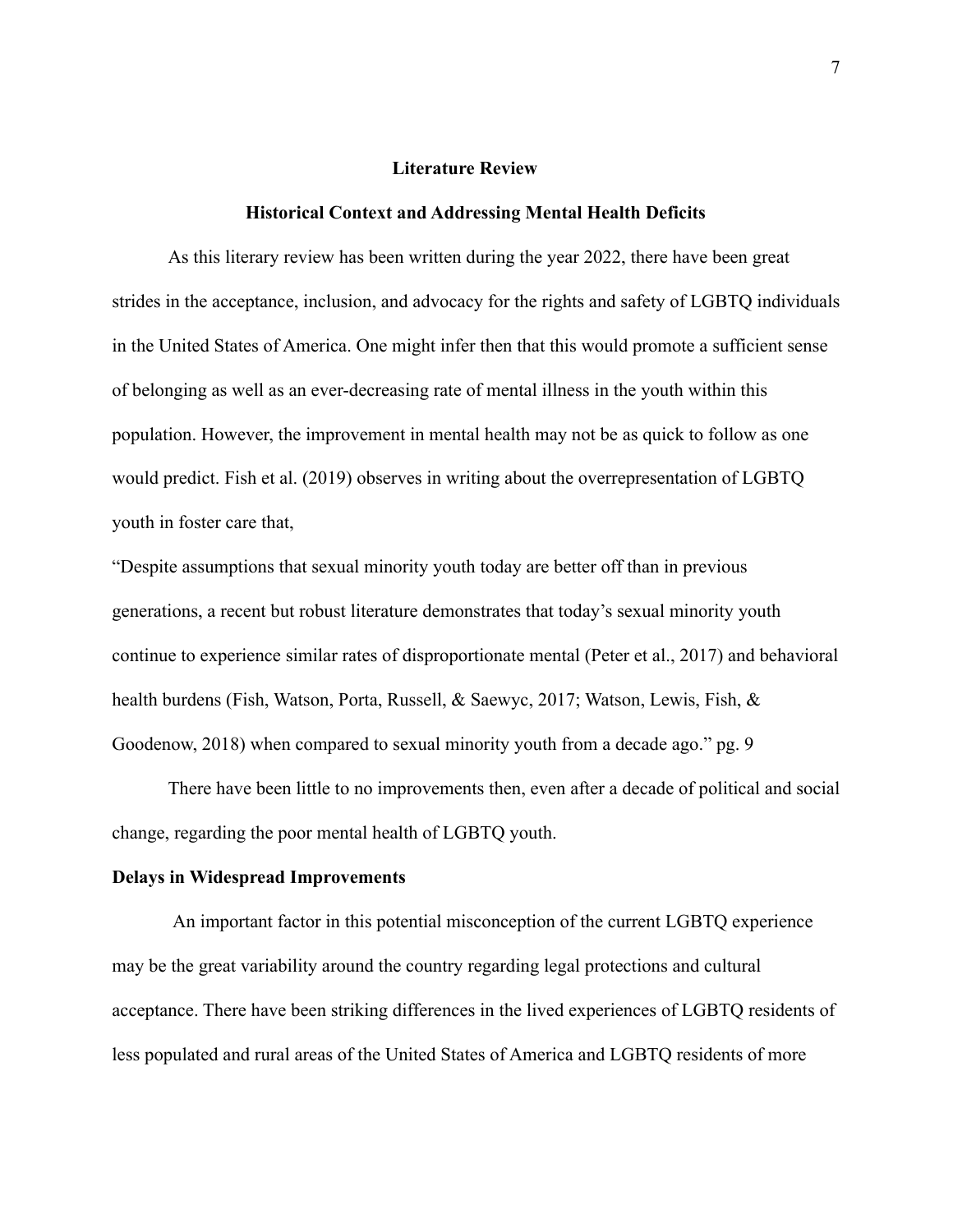populous, urban regions. When compared to LGBTQ residents of populous regions, rurally residing individuals of the LGBTQ community face more social stigma, fear, and invisibility and are typically offered fewer legal protections against housing and employment discrimination, fewer resources catering specifically towards sexual and gender minorities. Within less populated areas, the lack of visibility, advocacy, resources, and legal protections tend to lead not only to worse mental health for LGBTQ residents but also physical health when considering heightened risk of having HIV and eating disorders (Griffin et al., 2018).

#### **Shortage of Competent Professionals**

Providers of healthcare and institutions uphold biases towards sexual and gender minorities, reinforcing blatant disparities in care due to the nonexistence of explicitly protective policies, scarcity of knowledgeable providers or training for providers in a system that prioritizes heterosexual-oriented values (Griffin et al., 2018). LGBTQ youth don't receive competent care or fair and safe treatment, they must deal with worsening health as it goes unattended. LGBTQ individuals become aware of these biases, whether it's through personal experiences or through hearing the anecdotes of others like them, and they often develop a lack of trust in those who formerly were believed to have been there to help them. With this distrust comes the tendency to delay health care and continue to leave their physical and mental health issues to worsen as noted in a recent University of California at Los Angeles study (Lai, 2018). Alessi (2013) organized a review of resource articles written to address the incompetence within the professional community regarding LGBTQ treatment. He points out, as a social worker, the continued importance for therapists and counselors to have specialized knowledge of current and past difficulties faced by sexual minority youth, how to support clients with a range of sexual and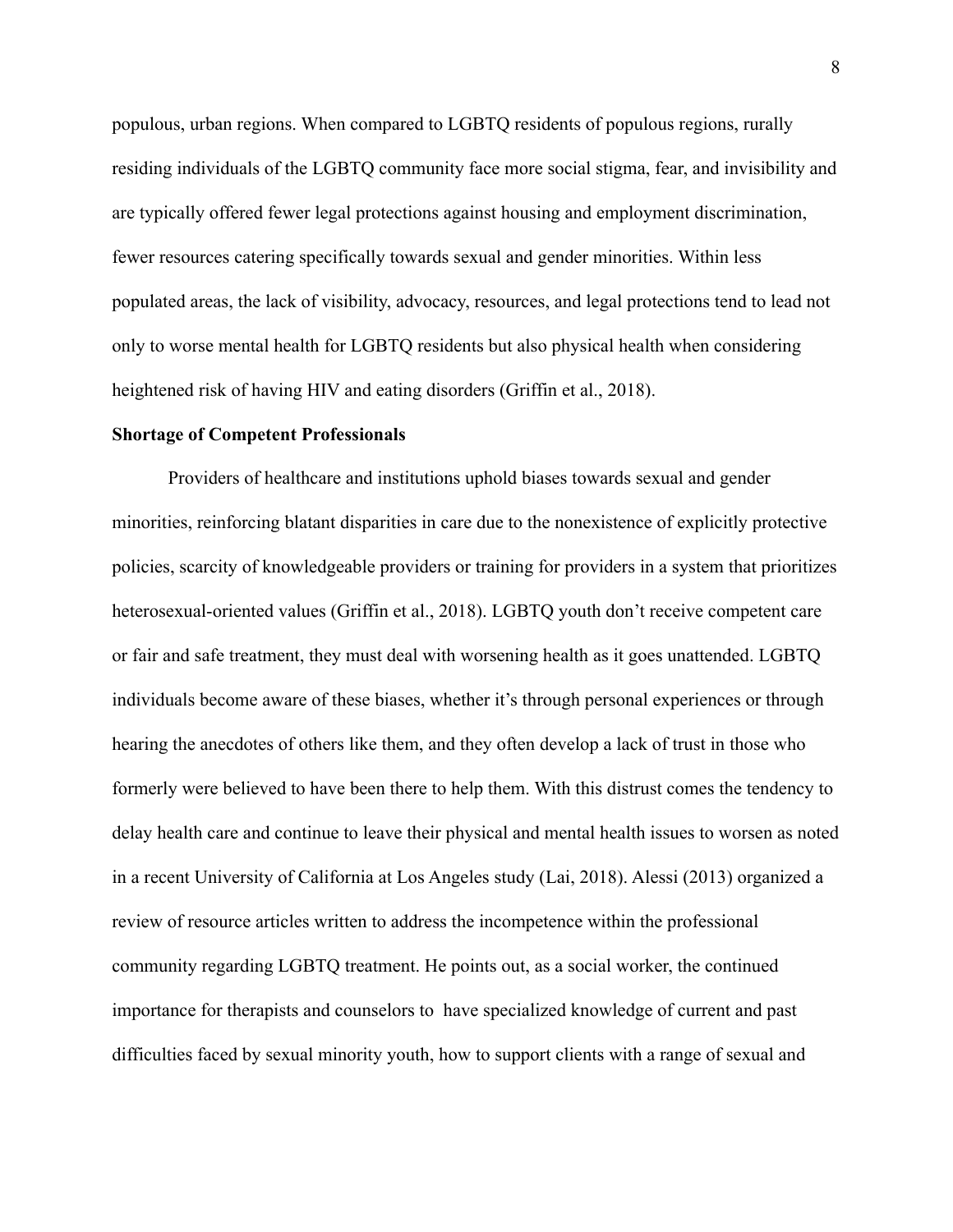gender identities, how families react and understand sexualities, how to appropriately and sensitively work with LGBTQ clients, and of how their own sexual orientation affects the treatment of their clients. He states that treatment and topics related to LGBTQ clients should no longer be a niche topic but a topic covered alongside multicultural competency.

#### **Familial Rejection and Homelessness**

In addition to a lack of knowledgeable people in important community roles, there is still a dangerous level of parents and families who prioritize heterosexual-oriented values and lack sufficient knowledge about LGBTQ identifying youth. McDermott et al. (2019) highlights the importance of family support, resources, and contact for adolescents who are at a pivotal point in their lives. However, as reported by Forge et al. (2017) LGBTQ youth not only have difficulties obtaining basic necessities, they experience significant levels of abandonment, victimization, exclusion, and homelessness. For the youth experiencing homelessness alongside their queer identity, this intersection in minority status has reportedly increased the likelihood of exclusion from queer spaces or community centers because of their homelessness as well as exclusion from services and community centers because of their sexual orientations and gender identities. Shelton et al. (2017) emphasizes that the root of worse mental and physical health and longer durations of homelessness as compared to their heterosexual and cisgender peers is often due to the oppession and discrimination experienced by these queer youth in a homophobic and transphobic society. Even with many studies highlighting the higher prevalence of queer adolescents experiencing homelessness, and other studies discussing the high prevalence of their placement into the child welfare system, there is little to be found in regards to a standard quality of care, institutional guidelines, or empirically supported practices to aid those who work with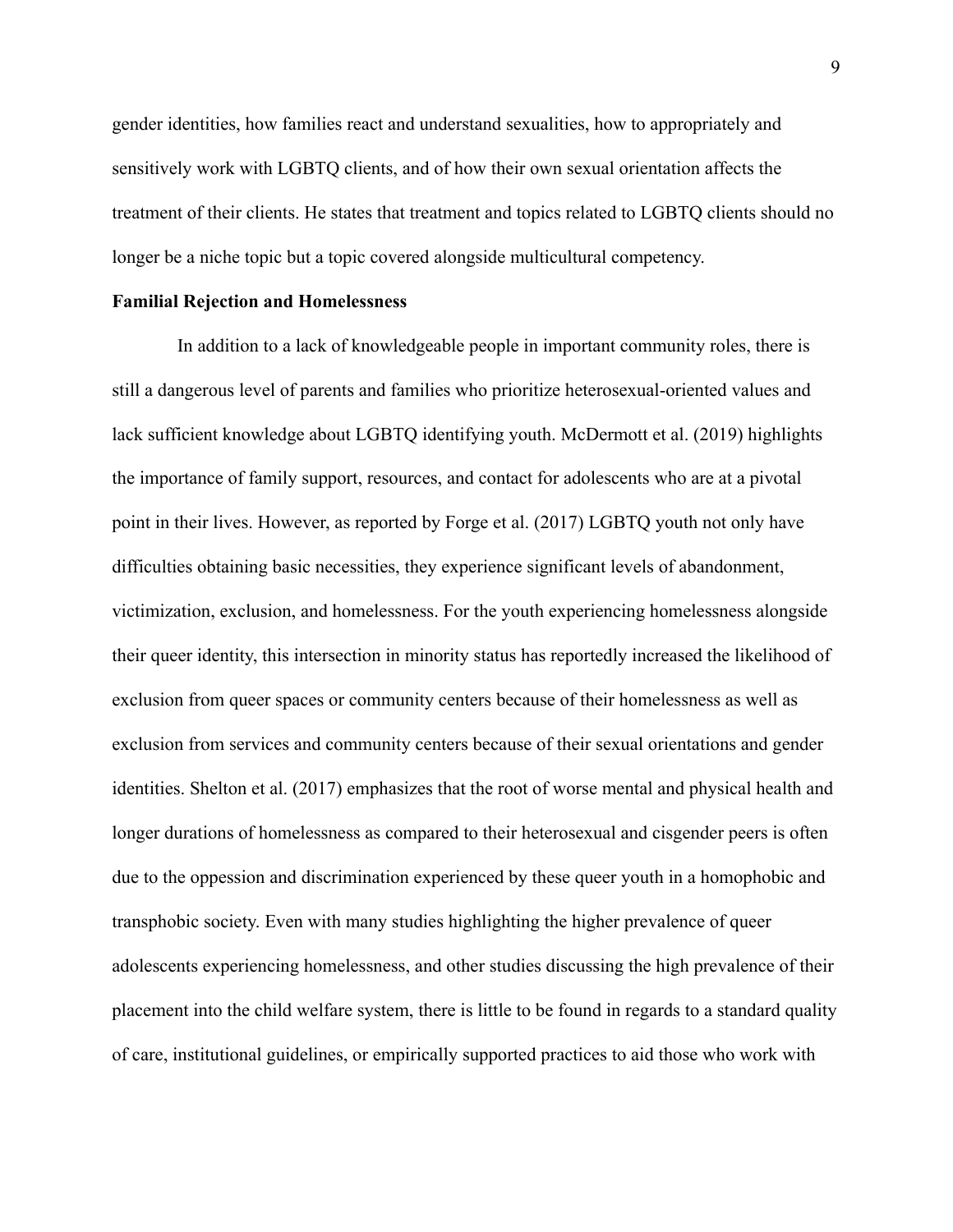sexual minority youth. When there is such an overrepresentation of LGBTQ youth in the care of child welfare, it is clear that many of these young people are not receiving this important support McDermott describes. Instead they are often deprived of such support, rejected by their families due to hostility towards their sexual or gender identies. Familial rejection in particular can have devastatingly harmful effects on LGBTQ youth and emerging adults due to the potential loss of material and social-emotional support when they are going through a critical development period (Parra et al., 2018).

#### **Unfavorable Conditions for Development**

Without the opportunity to process emotions in a supportive and healthy family environment, these adolescents are sent into a potentially hostile society struggling both emotionally and materialistically. Lacking the skills for emotional management, their presentation can appear to many adults to be typical of adolescents who act "disorderly" because they are going through hormonal changes, something that is broadly considered "normal" and temporary before reaching the maturity of adulthood. Without factoring in the uniquely stressful experience of LGBTQ adolescents, their mental health struggles are overlooked alongside their heterosexual peers without considering what may be externally influencing their behavior. Often the disparities in mental health which emerge at a young age in sexual minority individuals continue throughout adulthood (Griffin et al., 2018).

While fundamental psychological theories often focus on developmental stages and how critical they are regarding motor skills and brain development during early childhood it is important to not neglect the critical development that occurs during adolescence. Primarily, it is a period of developing important social, emotional and relational skills that will carry them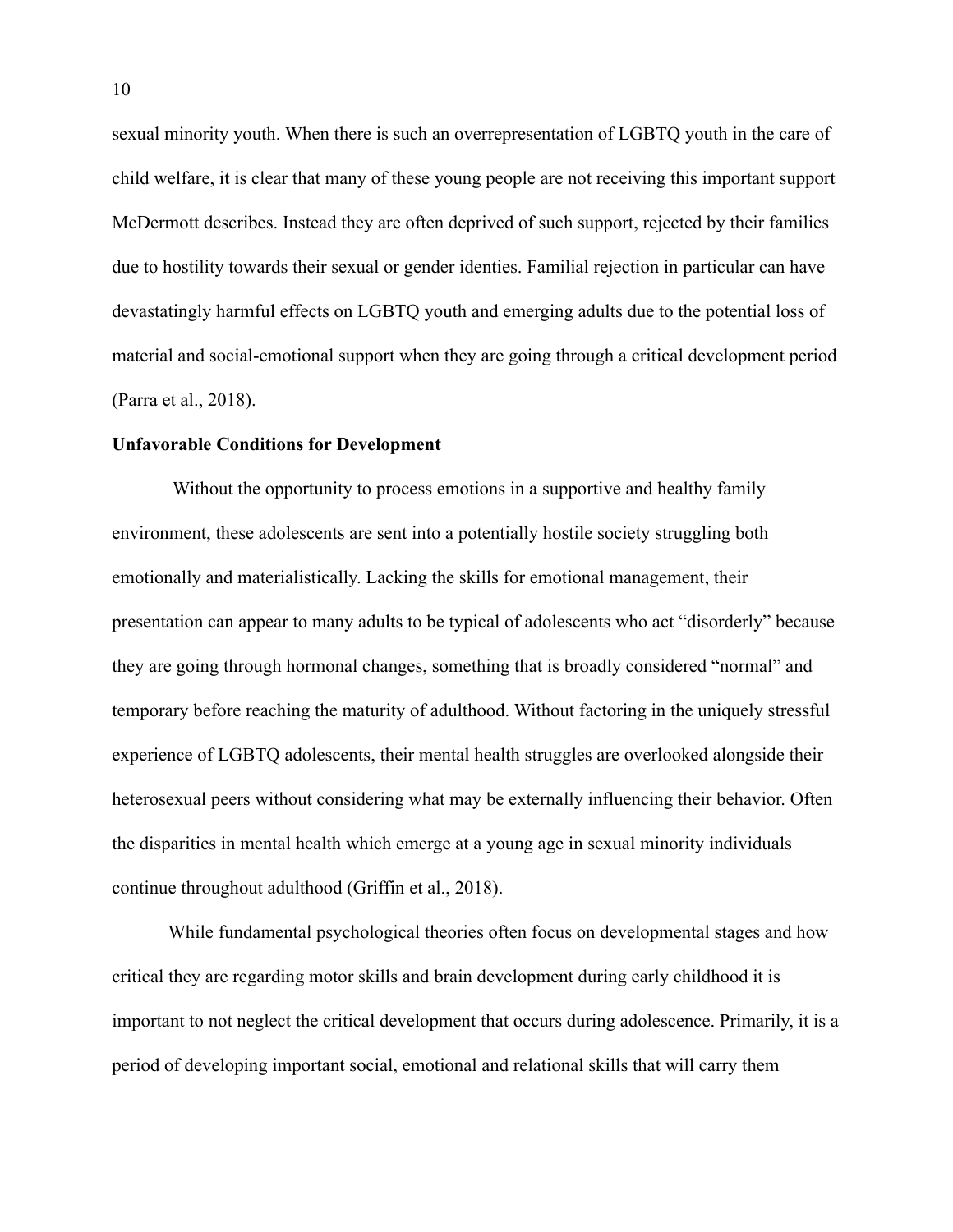through adulthood. Adolescence is a highly dynamic time and developing these skills is compoundingly delicate as it depends on environmental factors in addition to biological ones. Youth experiencing bodily changes are also experiencing great changes in the way that the adults in their lives treat them, especially parents.

Consider the changes in parent-child relationships during adolescence and how treating children with warmth can over time tend towards distance and a struggle for control and autonomy. When adolescents become more aware of a gender or sexual identity of their own that is part of the minority, this adds to the complexities dealt with within the parent-child dynamic. Studies have found that negative parenting which includes criticism, harshness, and psychological control has a significant impact on adolescents' emotional regulation skills (Herd et al., 2021). It is common for parents to criticize their adolescents' abilities and approaches to self-identification and expression. Sometimes families of LGBTQ adolescents will attempt to manipulate and control how they think and express their identities through methods as typical as limiting adolescents' interaction and access to queer resources and influences. Sometimes families will resort to sending their LGBTQ adolescents to conversion therapy or camps that focus on religious indocterination. As an attempt to control the way adolescents interpret and react to their self-perception and emotional reactions, this negative approach to parenting has a direct impact on adolescents' emotional regulation. Autonomy for youth and adolescents in particular is extremely valuable. As young individuals who are less experienced in life than their adult counterparts, and at the mercy of the leadership of said adults, it is often the case that youth and adolescents are not given much credit for their abilities and are underestimated and doubted. Even as adults, LGBTQ people face the same marginalization from general society as youth do,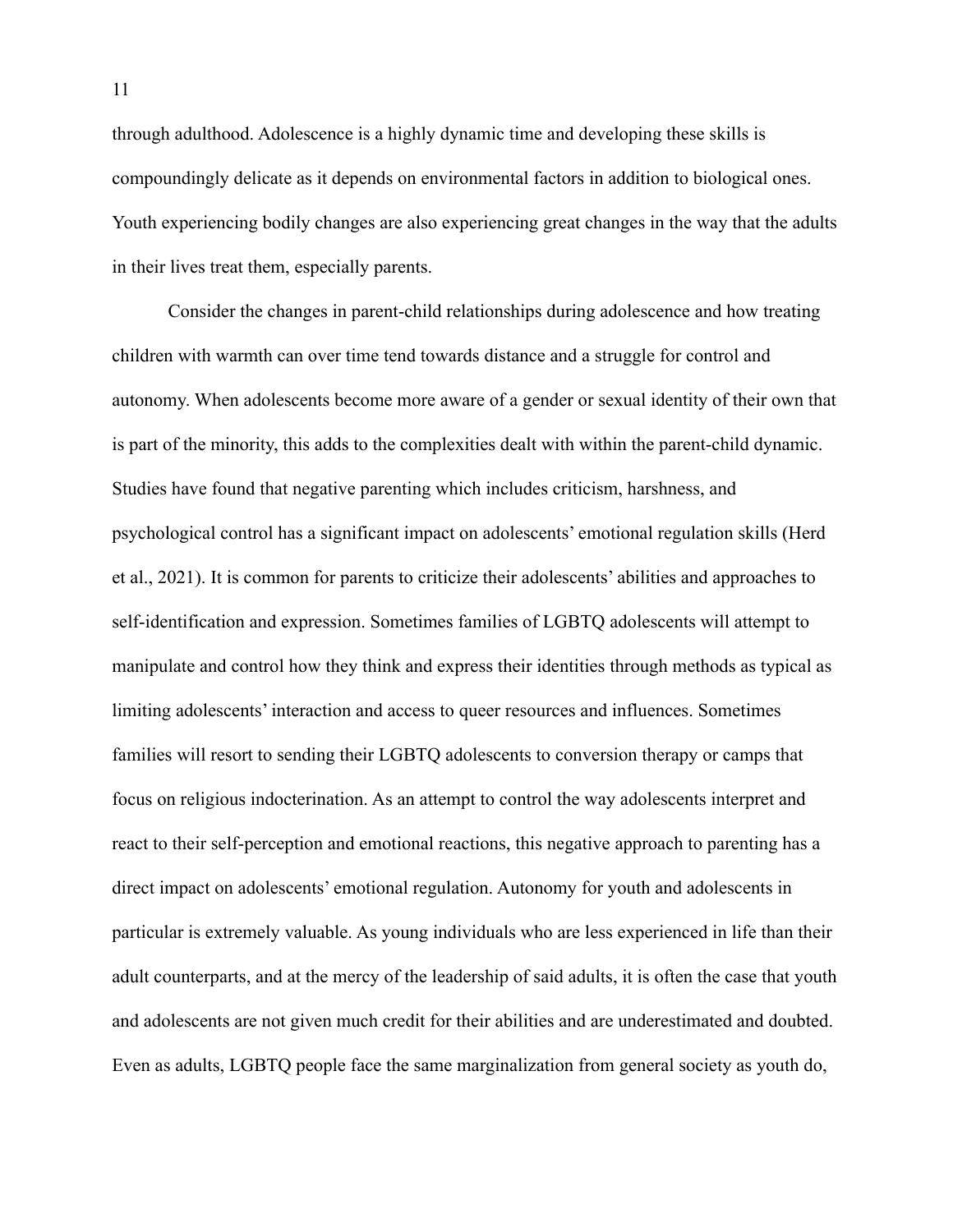yet youth are also dismissed by and marginalized by adults. Marshall et al. (2019) discuss the disconnect between LGBTQ individuals of differing generations which are as much influenced by temporal cultural changes as they are by age. Dismissive attitudes from anyone ends up feeling like rejection and shuts out young people from the rest of society which deems itself more mature leaving youth to feel like they do not belong. This not only negatively impacts the youths' sense of belonging, it also impacts the way in which adults perceive the behaviors and mental health of young people as described by McDermott et al. (2019). The temporalization of adolescent emotions and behaviors, believing they are part of a temporary phase, causes a rift between adults and adolescents and can cause misinterpretations of the emotions and behaviors being dismissed and not taken seriously. Adolescents can, as a result, have difficulty modifying their experiences and expressing their emotions in a contextually appropriate way.

Difficulties with emotional regulation could lead to adolescents not being able to appropriately interpret and understand emotions, have poor impulse control, and develop emotional management skills that are only successful in the short term rather than having long term effects (Herd et al., 2021). This lack of important relational skills and level of exclusion from so many people and resources can be difficult to cope with. Adding to it all, in order to cope with their intense feelings of marginalization, isolation, depression, and chronic stress, LGBTQ youth often have a higher occurance of substance use than their heterosexual, cisgender peers (Robinson, 2018).

#### **Legal Obstacles**

When considering how fragile and dynamic the adolescent experience is and the crucial development that occurs at this age, many of the social and legal obstacles that have existed and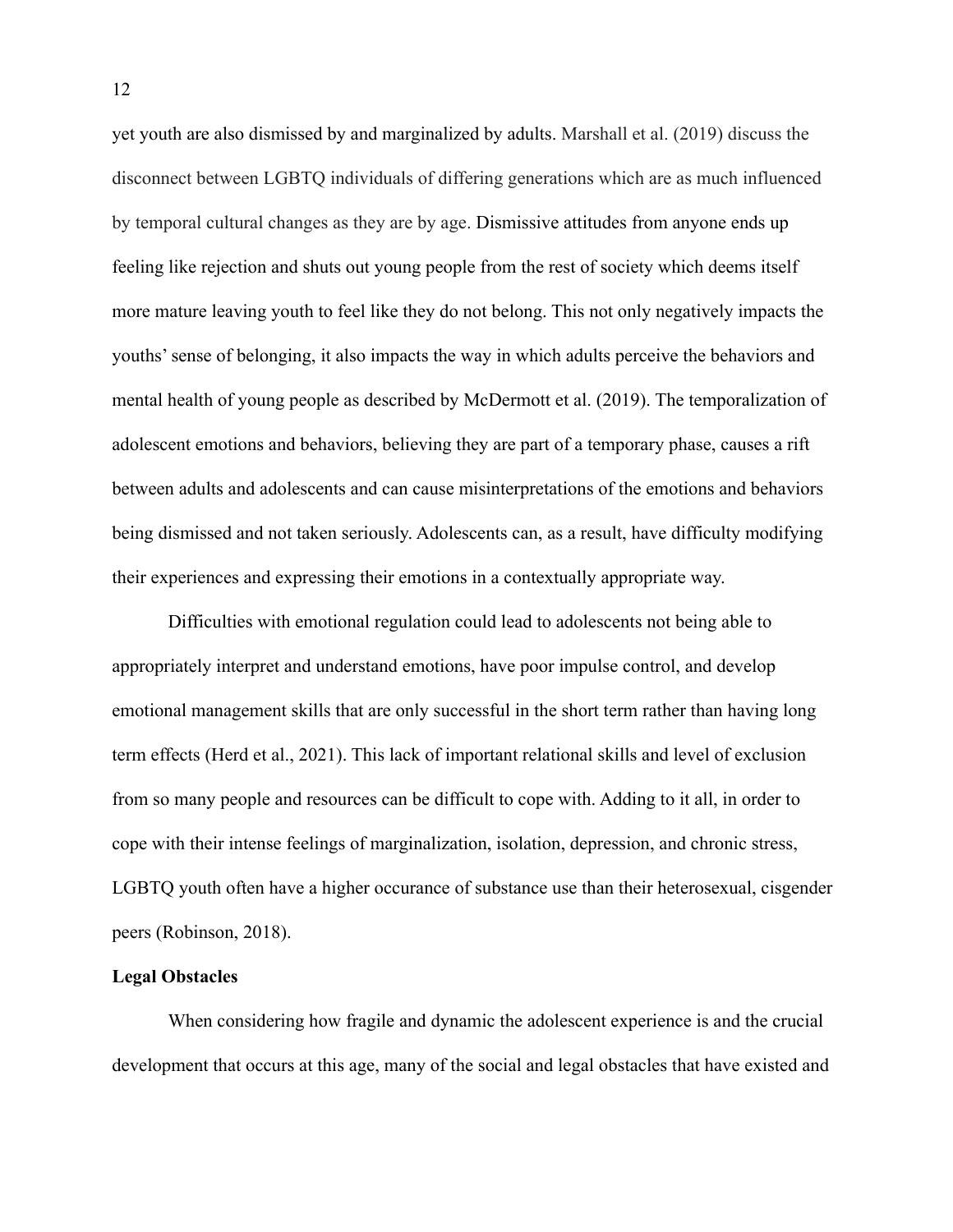still exist during the adolescence of these youth could be impeding the ability to more broadly consider the mental well-being among young LGBTQ people to be improving with the times. Many young LGBTQ individuals were born much earlier than their safety and rights have been protected by federal and local governments, and still there are many legal and social disputes working to determine the way in which LGBTQ individuals are socially and legally permitted to live their lives, adding to the stress levels of these individuals. At the time this paper is written, laws are being ratified for better and for worse in regards to the protection of LGBTQ youth. According to the Human Rights Campaign, there have been 300 bills that would be discrimatory against LGBTQ individuals introduced in states across the United States of America (Human Rights Campaign, 2022). Many of these bills target transgender individuals creating barriers for transgender youth and adults from participating in sports and accessing essential medical care. There are bills being introduced and active disputes over whether educators in public schools are permitted to speak of or teach about topics related to the LGBTQ community such as in Florida where the Don't Say Gay bill, HB 1557, was passed (Luneau, 2022a). There is even a lack of protection from state governments concerning school policies about bathroom use for transgender students in states where schools police the use of bathrooms and locker rooms based on students' sex assigned at birth. Alabama's state government passed HB 322 which would ban students from using bathrooms or school facilities that align with their identities (Luneau, 2022b). LGBTQ youth are incessantly exposed to adults in their homes, schools, local municipalities and governments debating over their basic rights all in addition to the tumultuous and delicate process of growing up. This is to say, during this critical time in their development,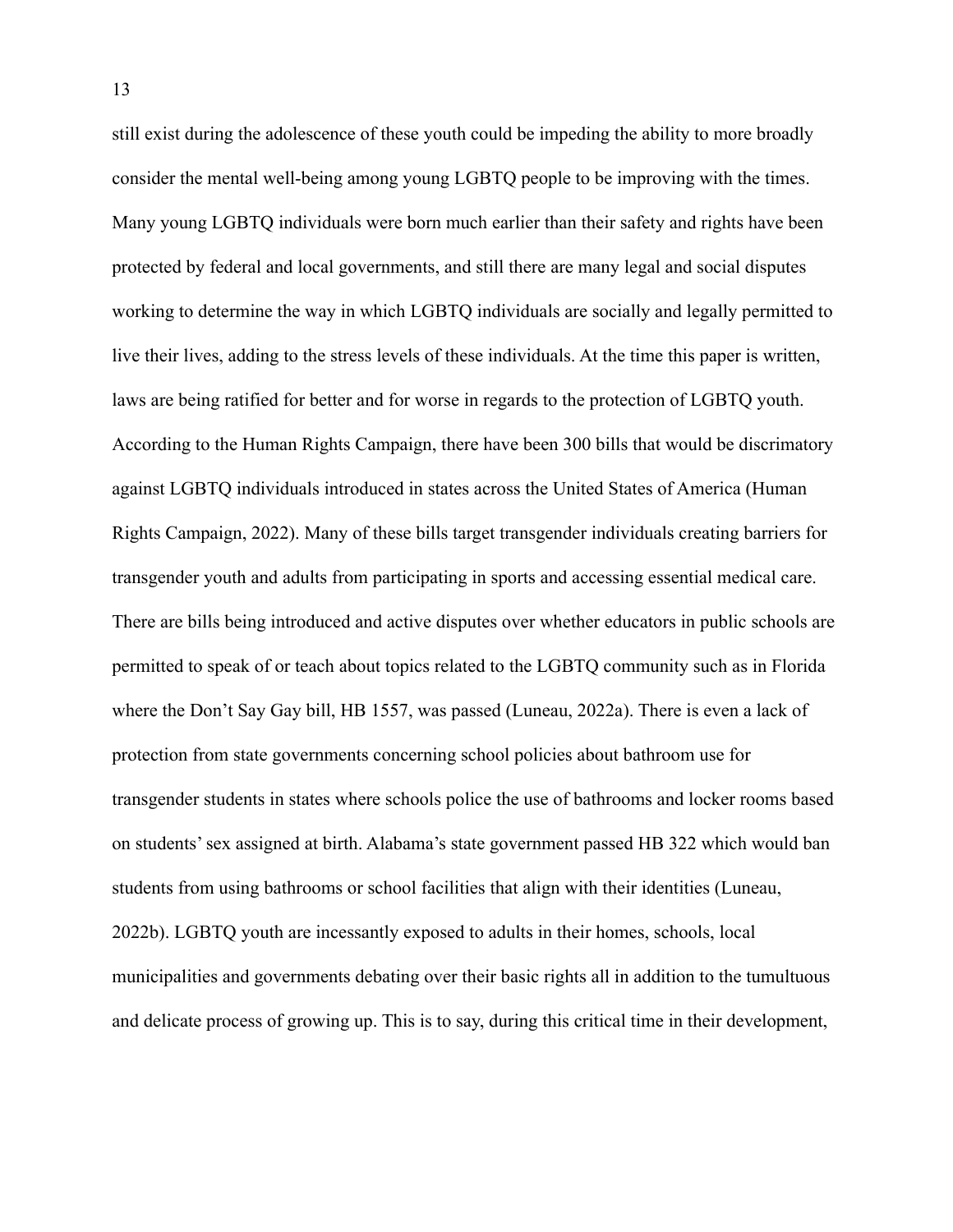their experience is similar to heterosexual and cisgender peers, but they have the added stress that comes with being queer.

#### **Minority Stress**

Stress experienced by LGBTQ youth, and adolescents can be categorized as a type of minority stress. More specifically, it is an experience of chronic stress that is unique to those with a sexual orientation or gender identity that is considered a minority within the broader population. Sexual and gender minority stress can be viewed as a reflection of society's negative reactions and attitudes towards LGBTQ people, highlighting these stressors as factors in lowering levels of well-being and increasing levels of depression and suicidal ideation in the LGBTQ population (Baams et al., 2015). Each identifier and queer experience comes with its own set of factors that influence LGBTQ youths' minority stress as well. Bisexual identified LGBTQ youth are subjected to stereotypes and ostrasization from both the heterosexual community and the LGBTQ community. In examining bisexual-specific minority stress, Tavarez (2020) surveyed some of the effects of this division in subgroups. Emerging adult bisexuals in university were surveyed about their experiences with LGBTQ groups and negative experiences were often reported. Compared to lesbian peers, bisexuals reported feeling further marginalized in LGBTQ spaces, their voices, experiences and identity being unwelcome or excluded. The bisexual individuals seeking connection and community with their queer peers were feeling "othered", like they did not belong there any more than in heterosexual groups of peers (Tavarez, 2020). Acknoweledging this particular example of thwarted belongingness for bisexuals would be essential in research exploring causes and effects of collaborative art making among mixed groups of LGBTQ youth.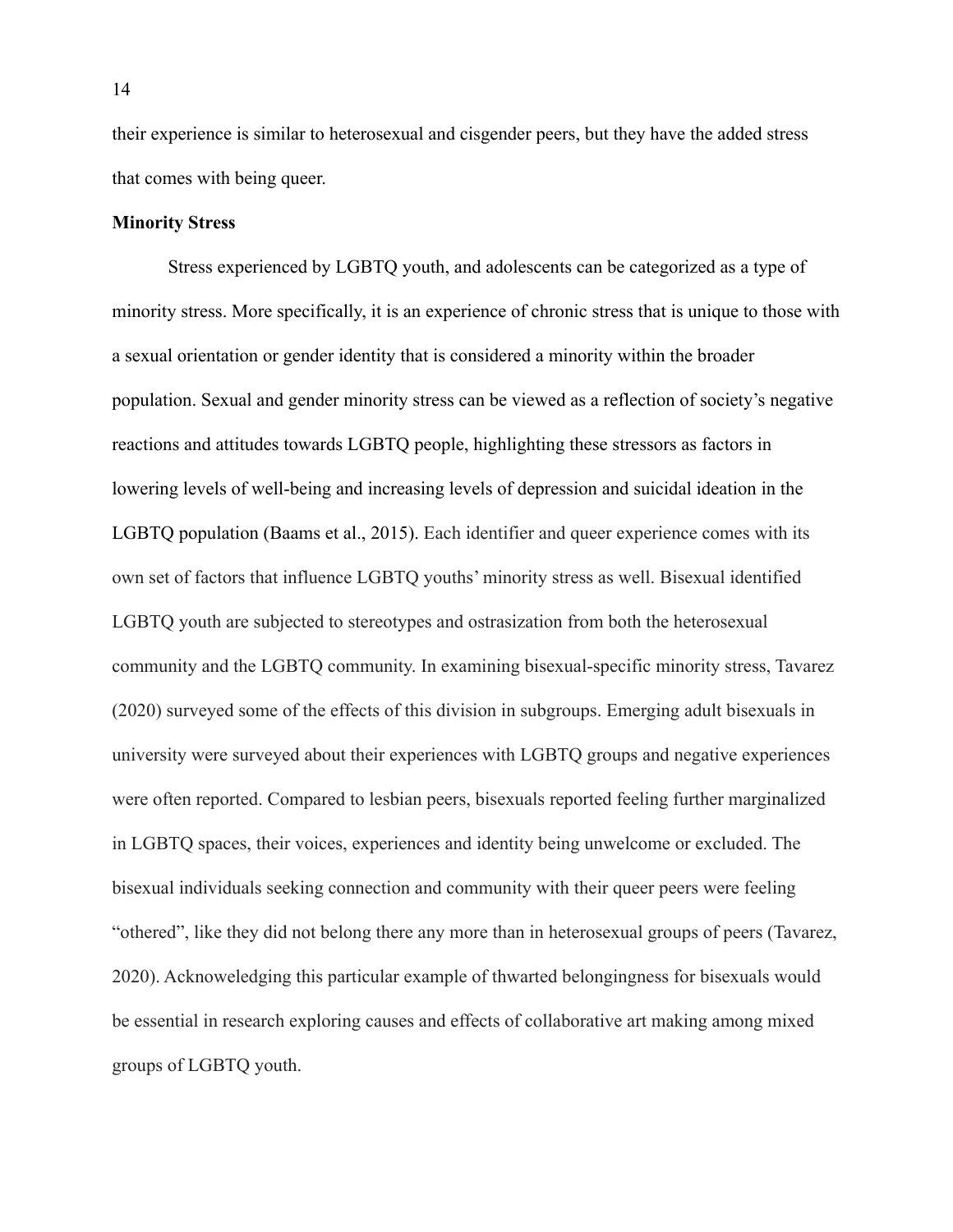Gender and sexual identities are both only parts of individuals' complete identity and can often intersect with other aspects of ones' identity such as racial and ethnic identity, adding unique layers of minority stress. The majority of youth who face racial and ethnic minority stress experience this along with their families who share the same traits, and thus have a source to foster a sense of belongingness with. In contrast, youth who face gender and sexual minority stress are usually dealing with the stress alone because their family members usually do not share the same minority status. Since this difference in minority or majority status between LGBTQ youth and their family members is more common, family members are often contributors to the source of stress. Family conflict, a source of stress in the minority stress model, has been linked to young LGBTQ family members' diminished mental and physical health (Parra et al., 2018).

#### **Thwarted Belongingness**

With all of the aforementioned obstacles still encountered by LGBTQ individuals both young and old within society, many often suffer through an isolated existence. With this lack of community and a strong presence of biases and opposition to the acceptance of one's identity, a sense of belonging has been difficult to obtain for young LGBTQ people.

McLaren et al. (2015) references the definition of a sense of belonging according to Hagerty et al. (1992) as the experience of personal involvement and integration within a system or environment to the extent that a person feels they play a special role in that system or environment. Without this experience of integration and feeling as though one plays a special role in the community, the sense of belongingness is therefore thwarted as queer youth may feel as though they don't belong within the community, including friends and family. If people do not feel like they belong, they may not feel they have a purpose in the community and may not see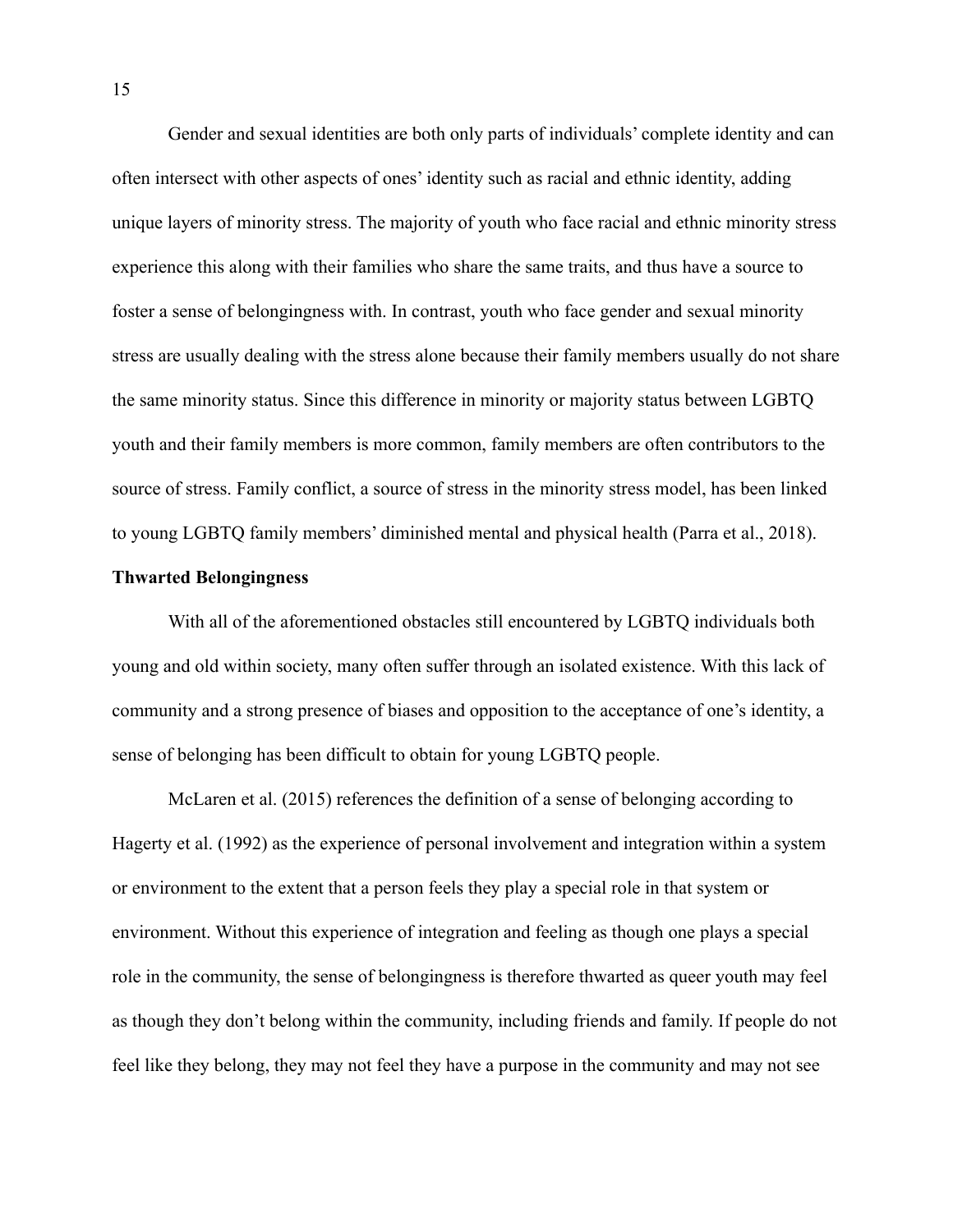the significance of their existence. Without feeling like one has a meaningful role in a community, there can be a feeling of burdensomeness as well. According to the interpersonal-psychological theory of suicide, suicidal ideation results from a sense of burdensomness and a thwarted sense of belongingness (Hill et al., 2017). This brings us to understand reasons for why it is so common for LGBTQ youth to experience suicidal ideation.

#### **Current Approaches**

#### **Advocacy, Activism, and Accessible Resources**

As there are many detriments associated with a thwarted sense of belongingness, there are numerous benefits to a gained sense of belongingness. While the mental health of LGBTQ youth is so often poor, there are noticeable differences in the mental health of those afforded the resources and community support seen in a growing number of settings that focus on creating environments in which LGBTQ youth can more likely feel like they belong. These are often organized subgroups within local communities such as support groups in schools for LGBTQ youth.Youth who participate in supportive groups are more likely to present with fewer depressive symptoms, as a result of developing a higher level of sense of belonging (Mclaren et al., 2015). As supportive groups are established, LGBTQ youth are given the opportunity to develop a sense of belonging as well as improved confidence and self-esteem as a result of this increased social support. Studies have found that increased social support improved companionship, intimacy, a sense of belonging, and reassurance- a significant contrast to the previously noted issues that LGBTQ youth face when attempting to forge healthy relationships (Montrose Center, 2017).These examples of efforts to foster a sense of belongingness in LGBTQ youth focus primarily on the involvement of the youth themselves. It is also imperative to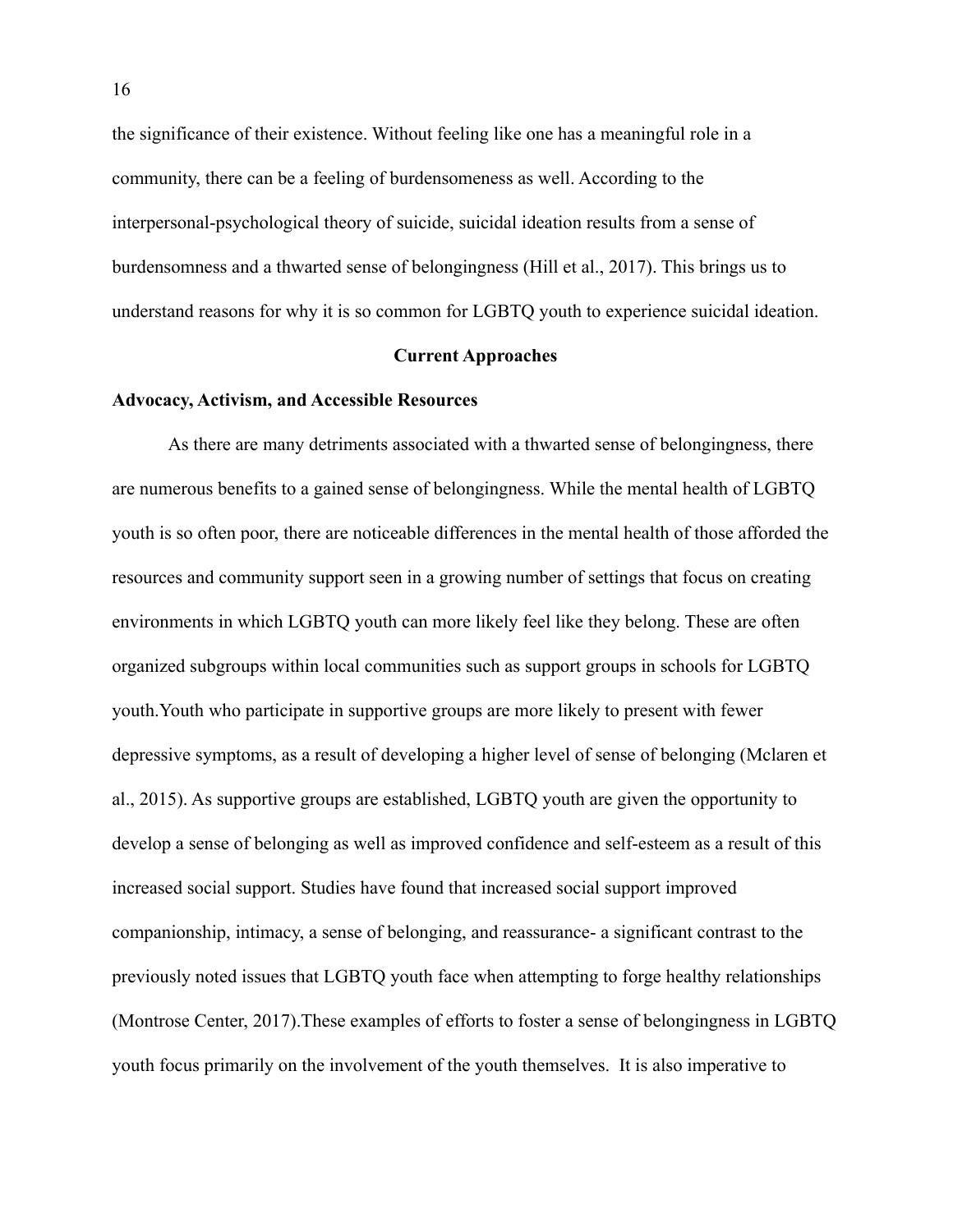engage the communities both local and broad in efforts to create accepting environments in which LGBTQ youth can thrive.

There are groups across the United States which aim to work with LGBTQ youth and these more influential community members mentioned. School settings often include Gay and Straight or Gender and Sexuality Alliances (GSA). GSA's are usually student-led with an adult advisor allowing the students to decide on what needs they should focus on whether that is socialization, support, access to relevant resources, or advocacy and social equality in the local and broader community. While the number of GSA's has increased over the past three decades, they still only exist in 37 percent of high schools. This could be the result of the continued existence of resistance faced by those attempting to establish new GSA's in their own schools. The effects of the establishments of GSA chapters in schools have been found to be overarchingly positive but the groups themselves are not regulated in how they are conducted, what methods are used, and therefore the research of specific practices and their effects is limited (Poteat et al., 2017). Towns and cities have formed chapters of organizations like Parents and Families of Lesbians and Gays (PFLAG). Run by volunteers and elected board members across the United States of America, PFLAG has a set of resources provided to each chapter in order to uphold their mission "to build on a foundation of loving families united with LGBTQ+ people and allies who support one another, and to educate ourselves and our communities to speak up as advocates until all hearts and minds respect, value and affirm LGBTQ people'' (pflag.org/mission, para. 2). Centers for LGBTQ youth have formed as well to provide residents with and refer them to supports such as social services, mental health care, physical healthcare and recreation. Localized organizations such as these have the ability to focus on more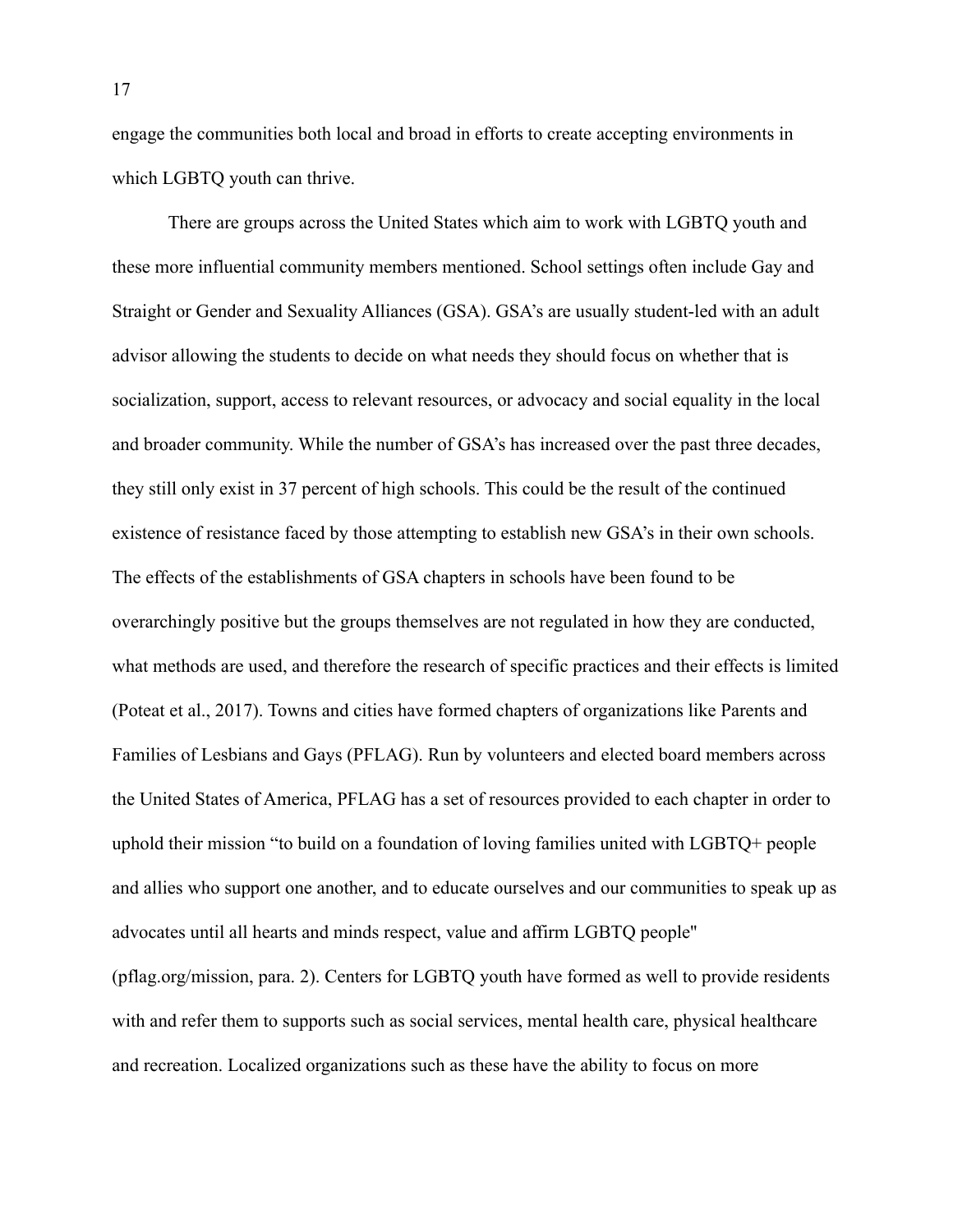personalized, direct methods to support the residents of the area and connect local youth to other locals that they can look to for peer support as well as adults living within the community. Centers like these can have a ripple effect on the surrounding community by advocating for the youth they serve and leading training workshops for other adults and professionals who work with LGBTO youth. While organizations can have the same unified mission of supporting LGBTQ youth in a myriad of ways, their priorities may differ. In communities of more socially liberal areas where there are less legal obstacles and a more supportive and accepting population, these groups may focus on individual therapies or recreational, networking activities. In communities with more legal obstacles, advocacy and activism may be a higher priority when young LGBTQ residents are at higher risk due to the legality of their mistreatment. In GSA's, PFLAG chapters and other LGBTQ centers, observing the differences in priorities and how they are addressed may be valuable in evaluating the effects of each groups' methods on a sense of belongingness in the local youth involved.

With the variation in how local and broad these organizations reach, there is also a variation in how effective they can be. Hill et al. (2017) conducted research in order to identify whether there are particular subsets of community which have the highest impact on the mental health of young LGBTQ individuals when targeting a sense of belongingness. The research found that, when considering any sense of belonging within all communities, the most impactful communities were the families of participants and other members of the broader LGBTQ community. Eisenhower et al. (2018) later examined the interconnectedness of different supports for LGBTQ youth including interpersonal, organizational, community, and societal supports that can include overlapping protective factors, according to social ecological theoretical frameworks,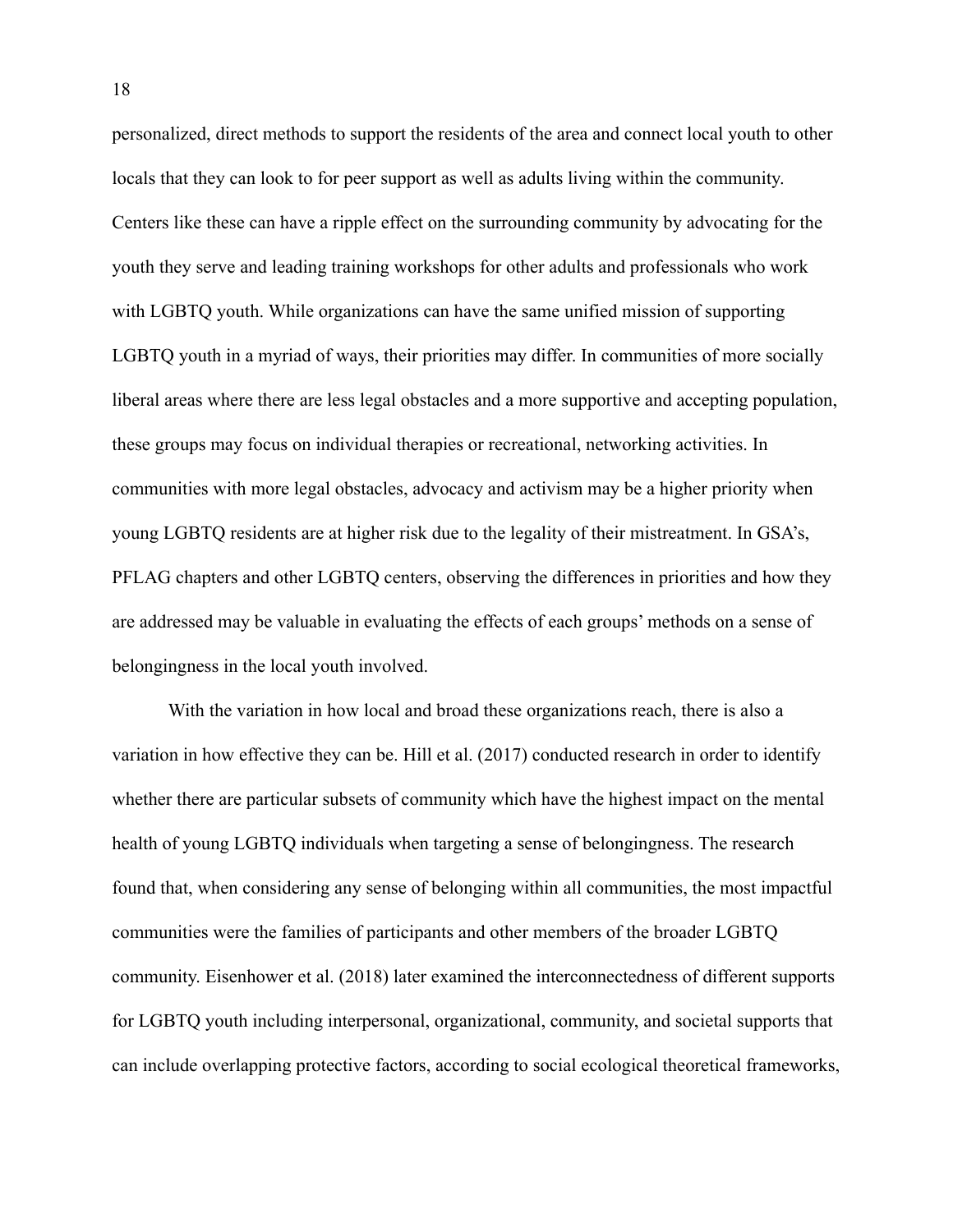against negative mental health developments. Each level of social and ecological support does not only have direct effects on the behavior, health and wellbeing of individuals, they can have indirect effects by interacting with other supports. By conducting a mixed-methods, multisite study of social influences on the health and wellbeing of LGBTQ youth Eisenhower (2018) found that the most profoundly influential support levels for LGBTQ youth were those that involved less people such as parents and their children as opposed to a public figure's influence on their audience.

#### **Creative Arts Approaches to Fostering a Sense of Belongingness**

As many researchers have noted, aiding communities to help them understand and destigmatize LGBTQ youth so as to create a more welcoming environment is a commonly used approach. Educating community members and promoting awareness of the experiences that LGBTQ youth live through, however, is only one approach to promoting a sense of belongingness among these young people. Art making has long been discussed as a means of building connections between individuals, groups, and societies. When applied to situations involving marginalized, misunderstood, or overlooked groups of individuals who deal with particularly high levels of stress and mental health risks, creating art with others from both similar and different backgrounds in order to improve mental health and form connections has been reported to produce promising results.

Silverman et al. (2013) studied a symposium which brought together people of different backgrounds to create artwork related to their unique yet shared experiences with suicide, participants seemed to benefit from a sense of empowerment, motivation, and connection. The act of creating art together gave the different groups an opportunity to open dialogue about a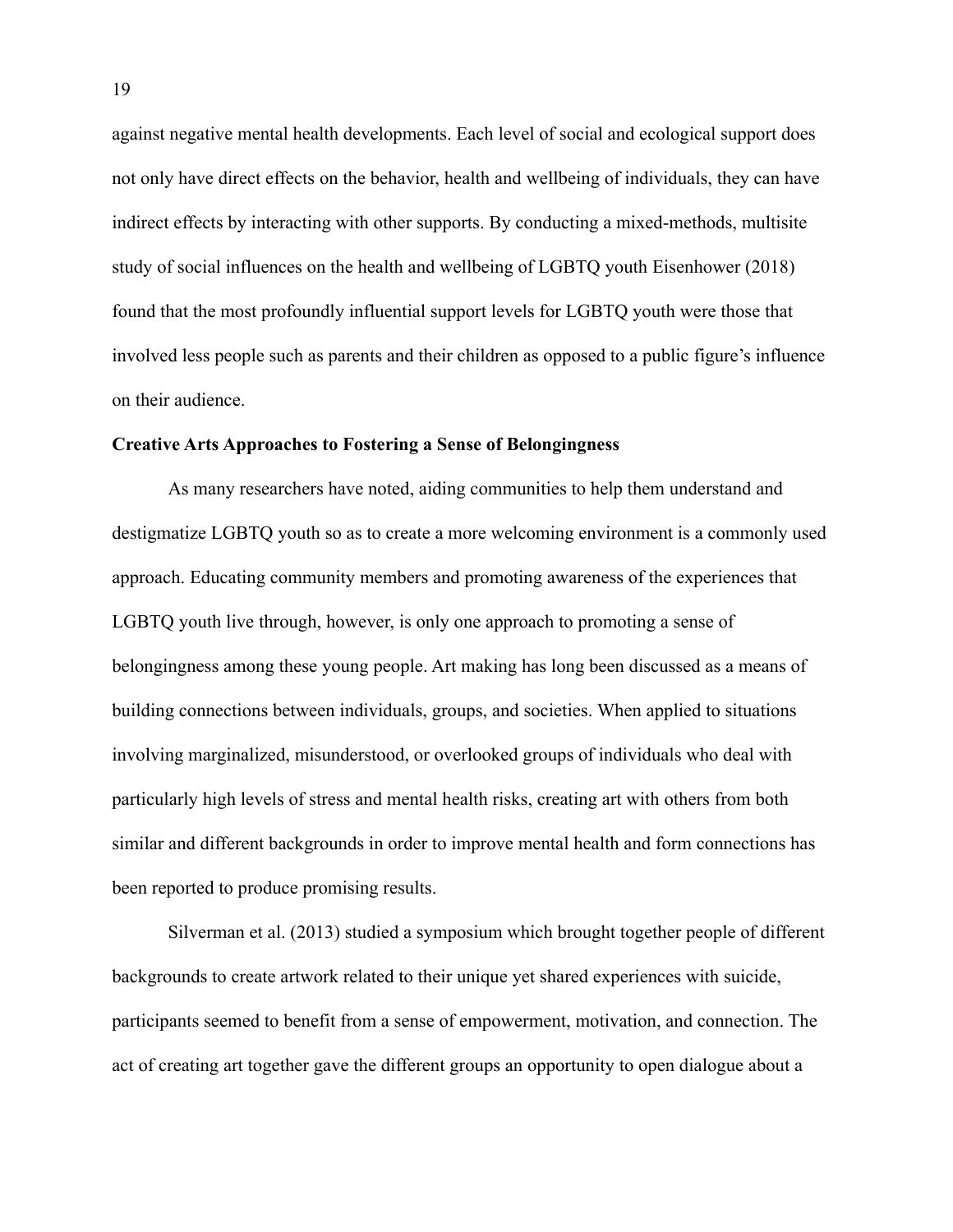topic as sensitive and taboo as suicide. The art itself worked as a tool to externalize their experiences and perspectives as well as a means to initiate communication in a way that could feel safer for the participants.

There have been other arts-based groups brought together in the name of advocacy for LGBTQ youth, however they focus more on other needs of this population, or simply on determining what the needs are. Some projects were conducted in order to unearth what in particular the needs of LGBTQ youth were, from the source. Forge et al. (2017) reviewed research conducted that involved young homeless individuals who participated in a photo-voice project in order to explore their needs as a marginalized group. Photo-voice participants were encouraged to choose and create images which they felt were relevant and relatable to their personal experiences. By doing this, participants were able to use photos to reflect upon and critically think about their experiences regarding their gender or sexual identities, identify factors that may have made their experiences more or less difficult, note the levels of visibility they had in their communities and choose ways in which they would prefer to be represented in their communities. This process was reported to empower the LGBTQ youth and bring to light the importance of listening to marginalized individuals when addressing their needs.

Other art making interventions were focused on civil action, voicing those needs and asking for them to be met by the broader community. Rhoades (2015) discusses the use of civil praxis and collective multimedia art making or "artivism" in an adult lead, youth driven programs such as Youth Video OUTreach. Essentially, youth involved were given the power to use art in order to create an impact on their communities, reaching broader audiences as well, through artistic collaboration. The approach taken by the adults initiating the artistic activism is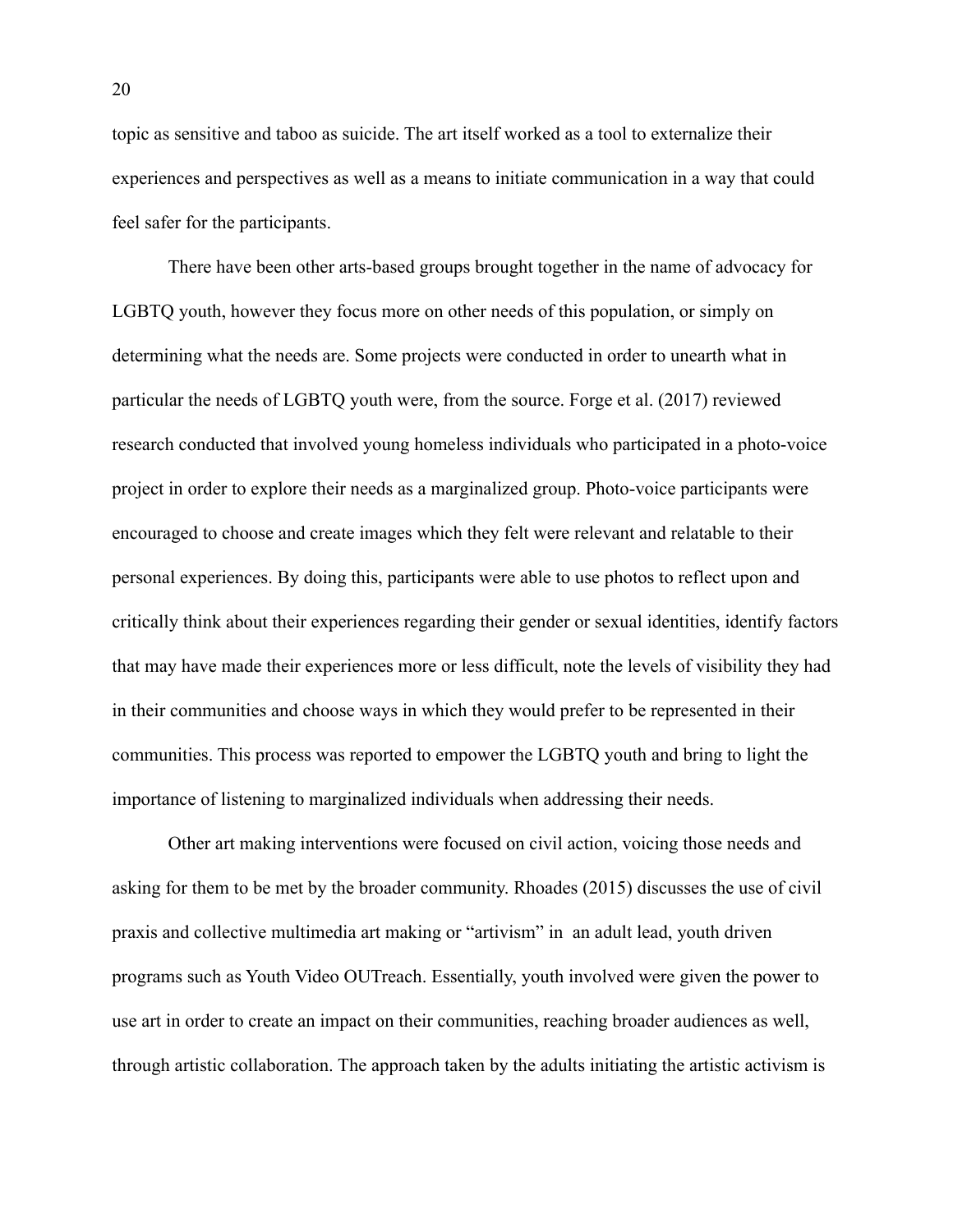critically different from other approaches to the struggle of LGBTQ youth in that usually, the experiences of these young individuals are presented in a negative light.

When autonomy is given to LGBTQ youth in deciding what they can and do tell the broader community about their experiences, they focus on a more positive depiction, addressing their need to show they belong and have much in common with the broader society. Both of these methods using creative mediums like photographic postcards and video projects are examples of efforts to bring together LGBTQ youth to form connections amongst themselves and between them and other, sexual and gender majority, community members. When given the agency and the opportunity to creatively collaborate using physical and digital mediums, LGBTQ youth seek out ways to connect to each other and the broader community. They use the opportunity to find ways to belong within the greater community that dismissed them previously. Participants of civil praxis and artivism, as described by Rhoades (2015) who were given opportunities to be autonomous in activist roles took control of the negative narrative that is typically attributed to the LGBTQ experience and represented themselves to the community in ways that they found to be important. Some reported that they "wanted to tell a story that did talk about and deal with the complicated and difficult, lonely and really hard parts of being out and young, but they also wanted to tell a story about the way they are pretty much just regular kids, with regular problems" (Rhoades, 2015, pg. 321). They wanted to make it clear to their communities that they are not as different as others may believe. Given the opportunity to create community and voice their needs, when others in the community are willing to listen, young LGBTQ people will do just that. Building these connections not only could empower individuals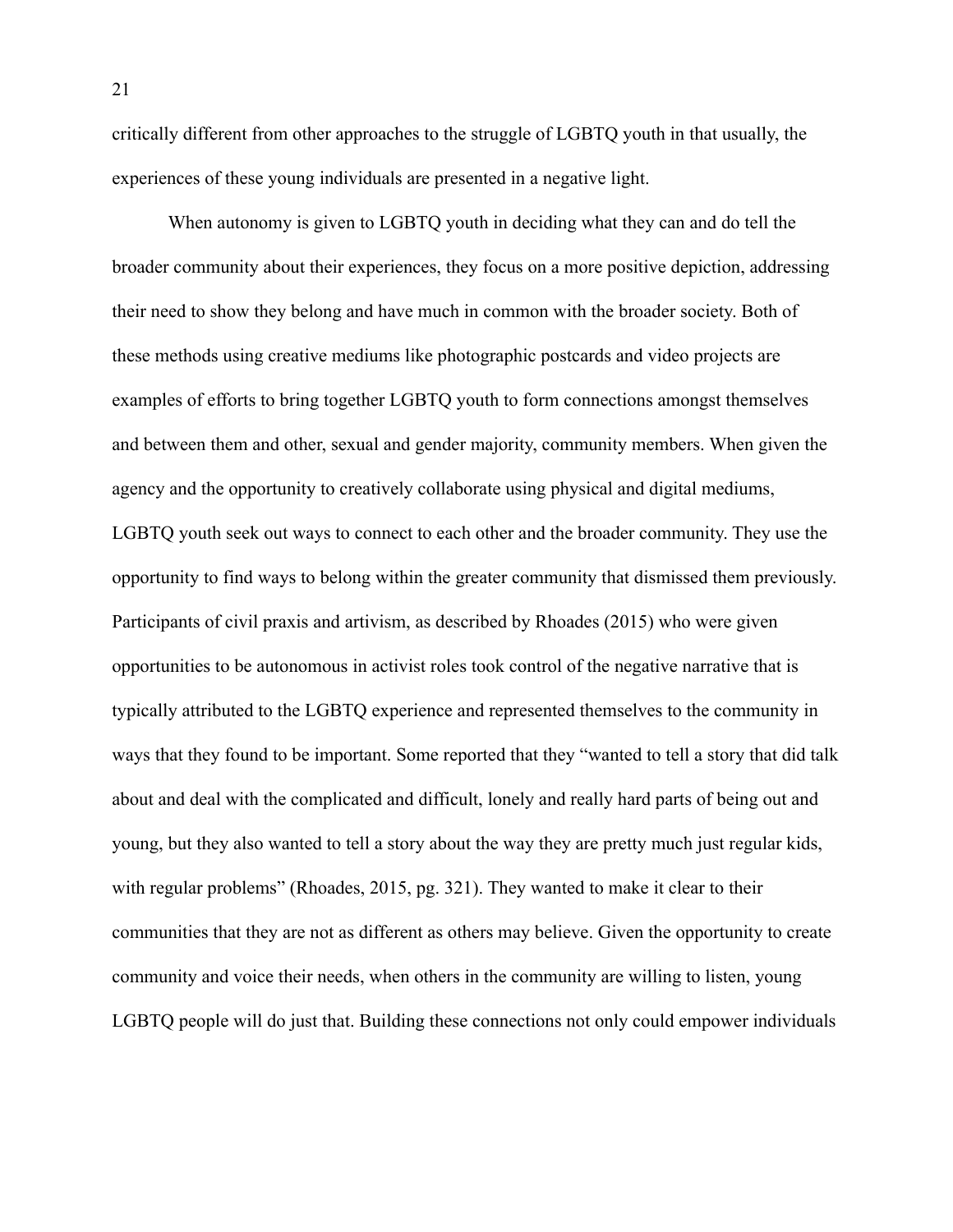as in these examples, the connections could play a key role in fostering, strengthening, or restoring a sense of belonging for young LGBTQ youth.

In these examples, art making is a key component in the participants' means of communication and connection as well as forming individual senses of identity. Used in a therapeutic space, LGBTQ individuals and adolescents have been able to benefit from the relational healing properties of creative arts therapies as a method of establishing another level of attunement between clients, mental health practitioners, and other group members. Since creative arts therapies emphasize non-verbal communication, this therapeutic approach establishes connections and attunement that is less dependent on words. Additionally, this strengthening of relational bonds in therapy can allow for applications outside of therapy in personal relationships complicated by relational trauma (MacWilliam et al., 2019). The utility of using art in this way is discussed by those who practice creative arts therapies as especially helpful for LGBTQ individuals and youth alike as populations that often struggle with self expression and identification. Open, verbal communication and expression can be difficult for LGBTQ youth in the current social climate in which their voices are silenced or discouraged. Artistic expression in a safer therapeutic space can be a way to circumvent this social obstacle to healthy development faced by these individuals. For LGBTQ youth, expressing themselves through a tangible medium like art can allow them to address numerous internal struggles including but not limited to feeling invisible, coming out, dealing with relational difficulties, seeking social support, wanting to feel like they belong, combating self-hate and fostering self-acceptance. The artistic processes and products of art therapy provide images that can communicate more than words alone, providing further opportunities for support and empowerment. By providing LGBTQ clients with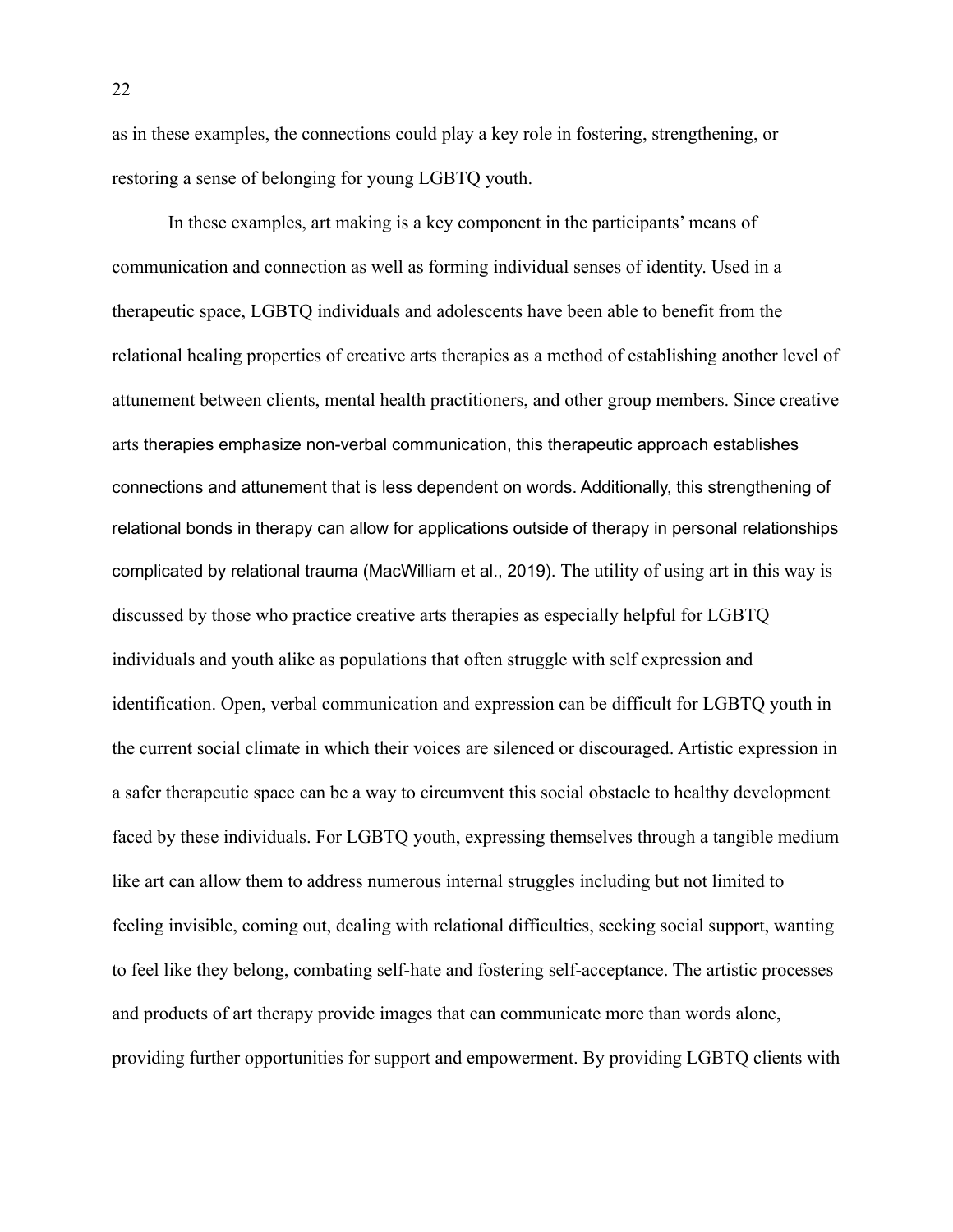creative means to develop and construct their inner selves, art therapy has helped clients affirm their identities which in turn helped them strengthen their ties to other community members (Huerta, 2020). Through the use of art therapy interventions, LGBTQ youth can therefore use art as a tool to strengthen their sense of self, connect with others in a therapeutic environment, and apply this developed self confidence and relational skillset to connect with family, peers, and members of their broader communities.

#### **Discussion**

Progress towards improving the mental and physical health of LGBTQ youth in North America is, after decades of advocacy and political activism, still a work in progress. The current social climate, although more supportive of theLGBTQ population than decades prior, is still not as welcoming as it could be to LGBTQ individuals. Change is slow, but time was spent well on researching the mental health deficit of this young population. Studies have found with great consistency that queer youth continue to struggle under layers of minority stress as they deal with discrimination and rejection from their families, various social circles, and communities. This stress and ostracization impacts the mental health of young individuals, thwarting their sense of belongingness and resulting in issues such as depression, anxiety, suicide.

Far-reaching and locally focused organizations have formed in the past 40 years to bring together LGBTQ youth, queer adults, and their hetersexual and cisgender counterparts. These organizations have relied on methods of advocacy, political activism, competency training, and making resources accessible to community members. Bringing LGBTQ youth together to self-advocate has reinforced the importance of giving young people autonomy and a voice to access what they need for their personal development (Rhoades, 2015). In the case of LGBTQ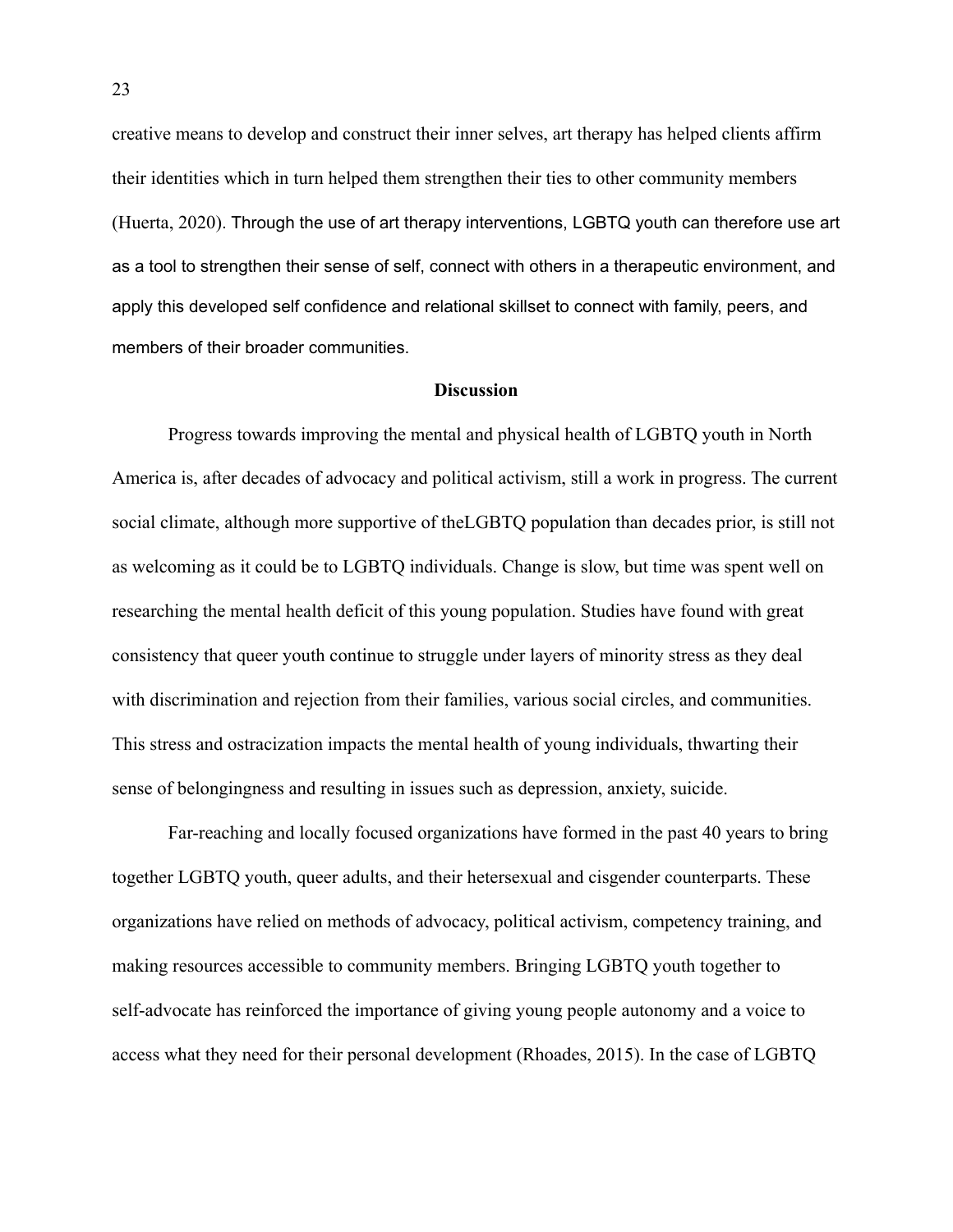youth, there is a resounding need to feel that they belong and have the opportunity to connect with each other, their families, and their communities.

Collaborative art making has been successful in bringing together individuals and groups of differing backgrounds and giving them an opportunity to feel like they belong together. It has also been useful in helping LGBTQ youth gain a sense of autonomy and voice their needs to their communities (Forge, 2018; Rhoades, 2015).

If collaborative arts initiatives are conducted by community adults in order to enable such significant results in assisting LGBTQ youth in fulfilling important needs like having a sense of autonomy, community and voice to express their needs, then it would be hypothesized that collaborative arts among LGBTQ youth and their community would have a direct effect on their sense of belongingness. One could look at these needs as puzzle pieces or stepping stones towards building this sense of belonging. It would be beneficial for researchers to examine the specific connection between the element of making art with community members and whether the youths' sense of belongingness improves in the short and long term. If there is a direct connection found between the two variables, this information could increasingly be used in future approaches to improving the mental health of LGBTQ youth.

#### **Considerations for future research**

Existing literature on current approaches to improve the mental health of LGBTQ youth and research regarding the rifts that exist in the communities LGBTQ youth exist within has helped in identifying which groups to prioritize gathering together for a collaborative art project with LGBTQ youth.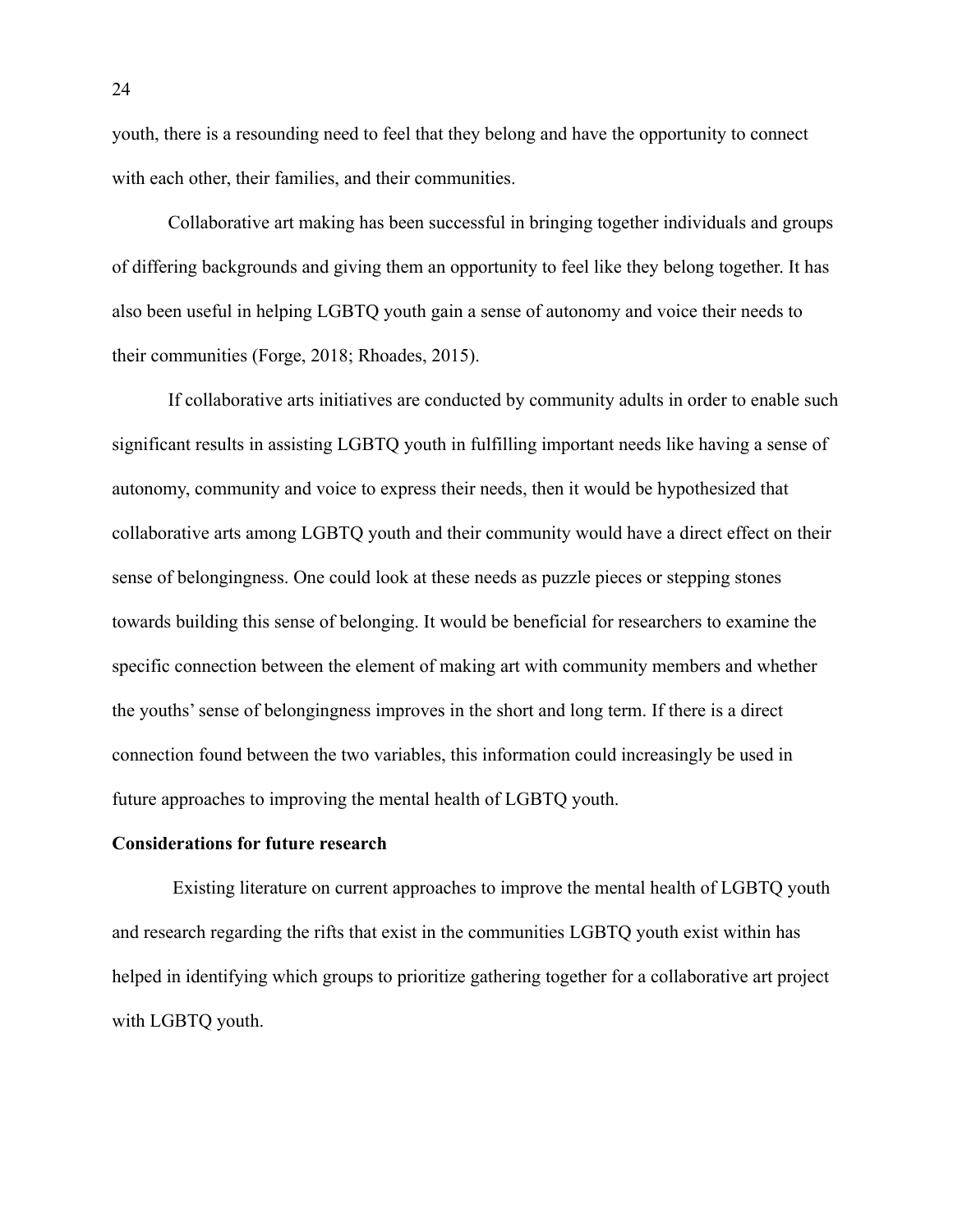Groups within the broader community including peers, older LGBTQ individuals, youth and adults in the social majority of gender and sexual identites in and out of school settings, and political leaders could become interconnected with LGBTQ youth through collaborative art projects. By reaching out to others via art making, everyone involved would be building a community in and of itself in which each member could feel a sense of belongingness. It is important to consider which groups and individuals would have the greatest impact on thwarted belongingness as participants in collaborative art making projects with LGBTQ youth. Groups involving individuals in the close and personal communities of LGBTQ youth have been revealed to have greater impact on mental health and thwarted belongingness. Bringing together LGBTQ youth and those in their families of origin would have one of the most significant impacts on their sense of belongingness. It would be helpful to consider ways to bring together smaller groups of more directly associated individuals to have a more profound influence on LGBTQ youths' sense of belongingness.

Another important consideration when studying a collaborative art project with LGBTQ youth is the cultural divides which exist among LGBTQ individuals. As with any culture there is a disconnect among different generations of LGBTQ individuals. There are also rifts between different groups of the LGBTQ community who feel more or less ostracized by both the majority and minority communities such as bisexual individuals and transgender individuals. Facilitating groups in which LGBTQ of varying backgrounds and identities can create art together would fortify a sense of belongingness among the participants by creating a unified piece of art, potentially combining the mediums and cultural experiences of each subgroup.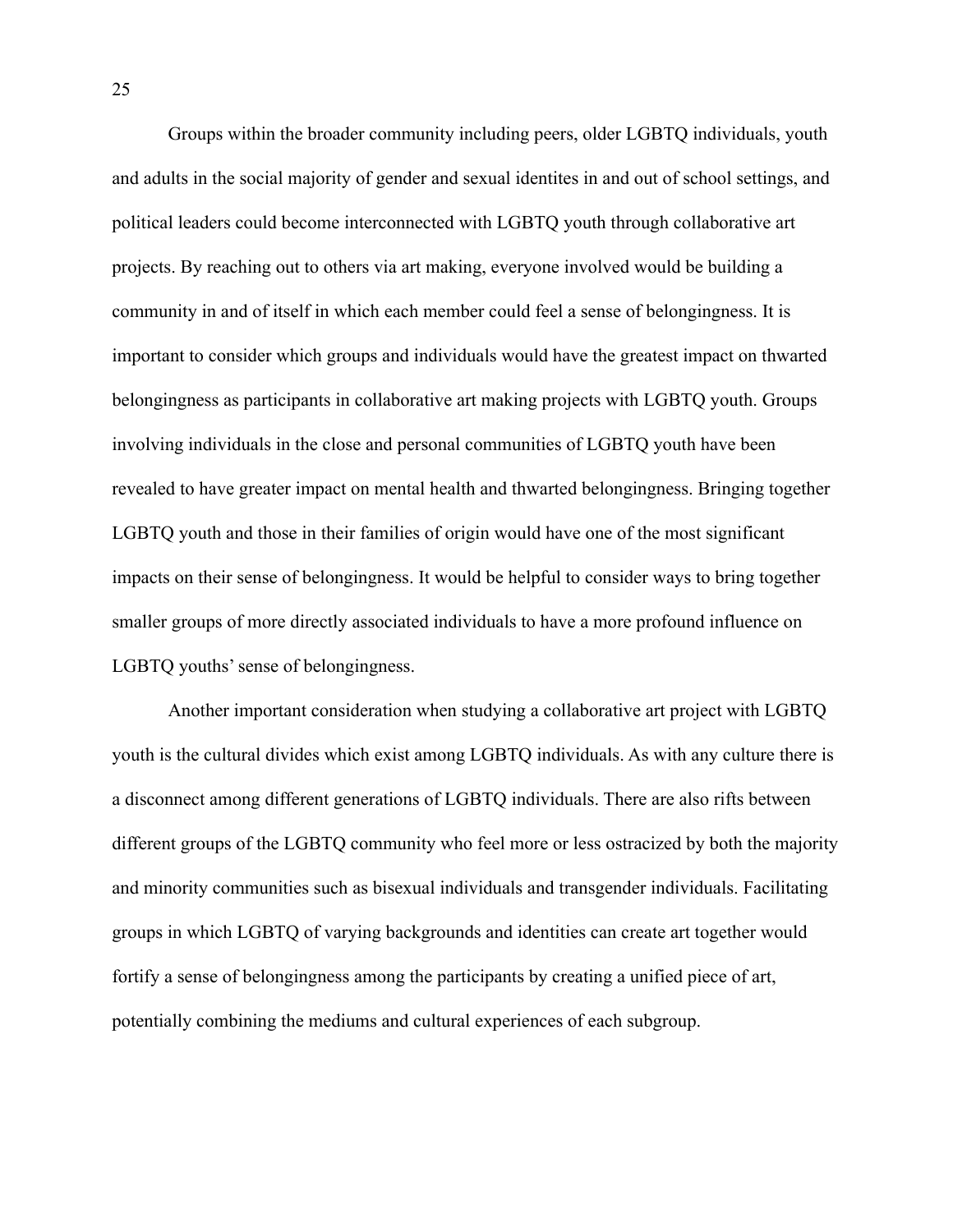#### **Existing Organizations to Study Effects on Thwarted Belongingness**

Researchers could also examine the effects of existing arts groups for LGBTQ individuals accross generations and communities on the participants and their sense of belongingness as opposed to individuals who are not involved in similar organizations. In Long Island, New York there is an organization called the Arts Project of Cherry Grove. Their mission is to bring together LGBTQ individuals of differing backgrounds and generations through their theater arts programs. Surveying individuals who participate in this program for example could provide insight into the impacts it has on sense of belongingness. Methods and approaches of organizations which bring together LGBTQ youth and their families such as PFLAG could be examined as well. Comparisons of chapters of PFLAG that may use art as a means to connect members and their LGBTQ loved ones and those that may not use art could be assessed. Various GSA clubs could be observed in this way as well, taking into consideration the use of collaborative art and how this does or does not impact the sense of belongingness held by the youth involved.

#### **Conclusion**

The current social climate towards LGBTQ individuals, especially youth, is complex and nuanced depending on each individual's circumstances and environment. Regardless of some broader legal and social progress across the United States, LGBTQ youth continue to face significant barriers to healthy emotional, relational, and physical development due to the ostracization they are exposed to and the minority stressors they endure. It can be difficult for these youth to gain a sense of belonging after it has been thwarted, affecting their self-esteem, ability to build healthy relationships, and potential to thrive without mental health issues like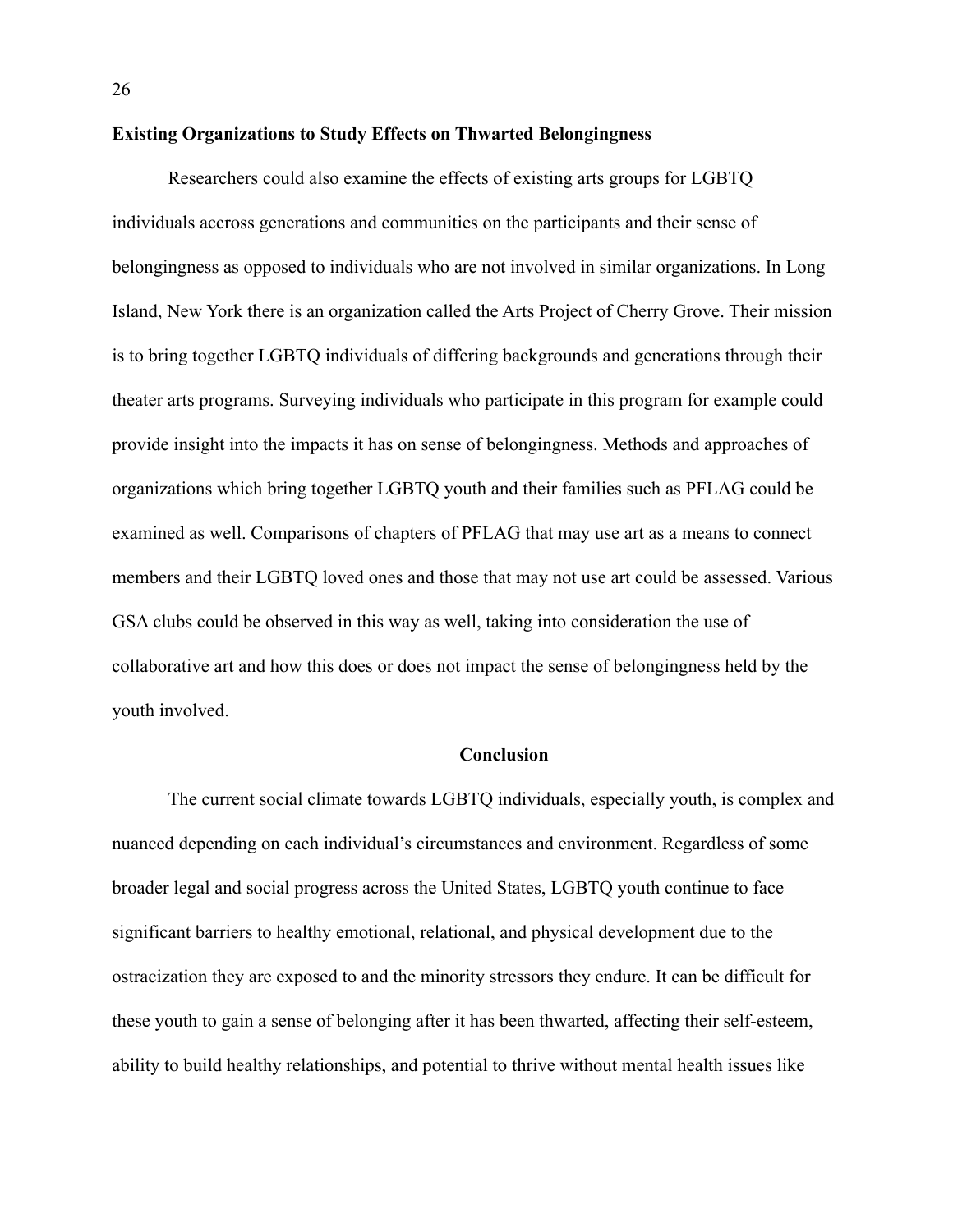depression and anxiety. The need to improve upon the current approaches and develop new methods to support LGBTQ youth and provide them with opportunities to feel that they belong is apparent. There are opportunities to bring together LGBTQ youth and their communities in countless settings, with many combinations of participant identities within each community including family members, other LGBTQ youth, adults of the LGBTQ community, and people in other local and national community environments, yet they leave something to be desired. Collaborative art making as a means to counteract thwarted belongingness in LGBTQ youth is full of untapped potential and information that could help current and future generations combat mental health issues and thrive as society continues to learn to accept them completely.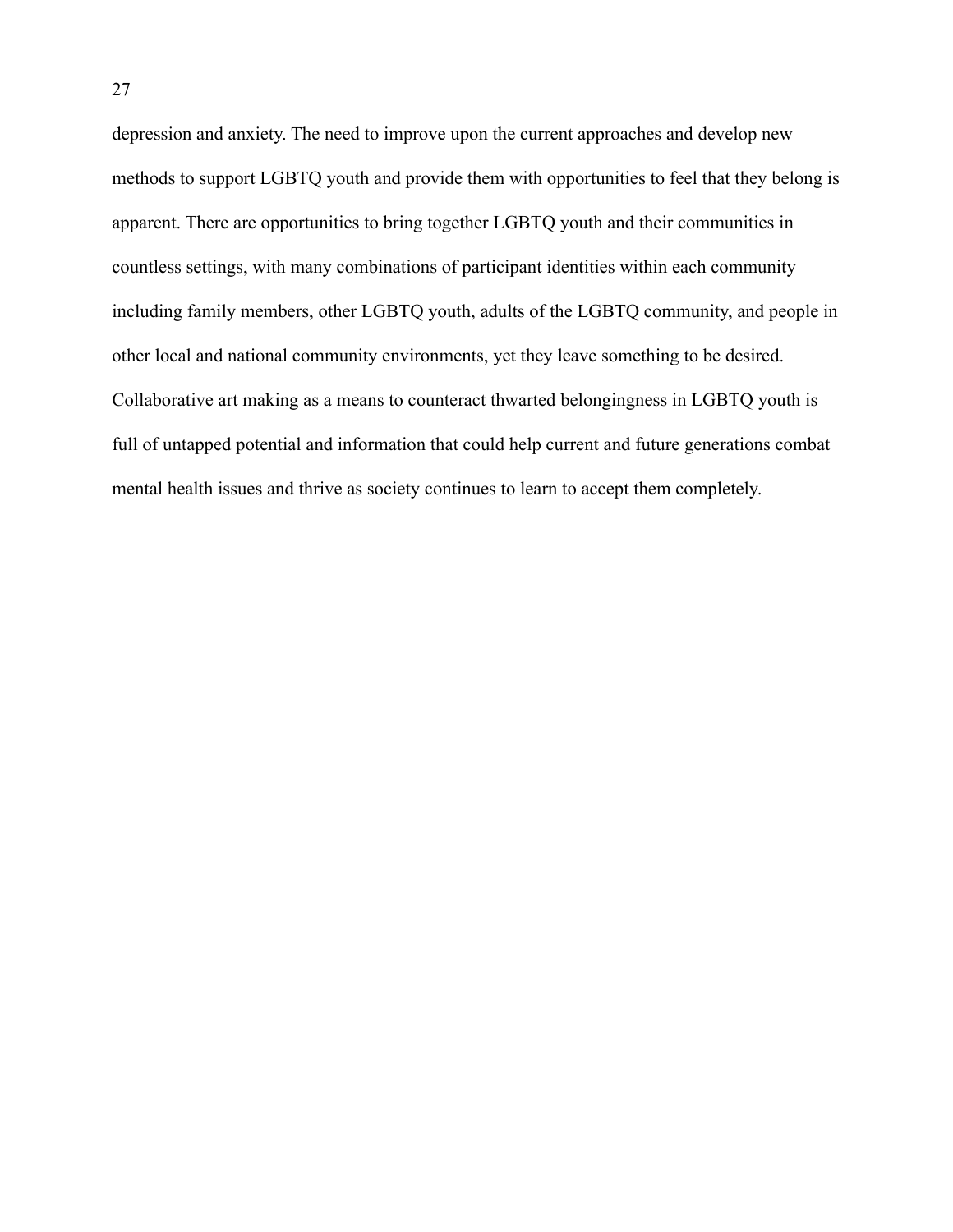#### References

- Alessi, E. J. (2013). Acknowledging the impact of social forces on sexual minority clients: Introduction to the special issue on clinical practice with LGBTQ populations. *Clinical Social Work Journal, 41*(3), 223-227. http://dx.doi.org/10.1007/s10615-013-0458-x
- Baams, L., Grossman, A. H., & Russell, S. T. (2015). Minority stress and mechanisms of risk for depression and suicidal ideation among lesbian, gay, and bisexual youth. *Developmental psychology*, *51*(5), 688.
- DiFulvio, G. T. (2011). Sexual minority youth, social connection and resilience: From personal struggle to collective identity. *Social Science & Medicine*, *72*(10), 1611-1617.
- Eisenberg, M. E., Mehus, C. J., Saewyc, E. M., Corliss, H. L., Gower, A. L., Sullivan, R., & Porta, C. M. (2018). Helping young people stay afloat: A qualitative study of community resources and supports for LGBTQ adolescents in the United States and Canada. *Journal of homosexuality*, *65*(8), 969–989.
- Fish, J. N., Baams, L., Wojciak, A. S., & Russell, S. T. (2019). Are sexual minority youth overrepresented in foster care, child welfare, and out-of-home placement? Findings from nationally representative data. *Child Abuse & Neglect*, *89*, 203-211.
- Forge, N., Lewinson, T., Garner, B. M., Braxton, C., Greenwald, L., & Maley, O. (2018). "Humbling experiences": A photovoice project with sexual and gender‐expansive youth experiencing homelessness. *Journal of Community Psychology*, *46*(6), 806-822.
- Griffin, J. A., Drescher, C. F., Eldridge, E. D., Rossi, A. L., Loew, M. M., & Stepleman, L. M. (2018). Predictors of anxiety among sexual minority individuals in the Southern US. *American Journal of Orthopsychiatry*, *88*(6), 723.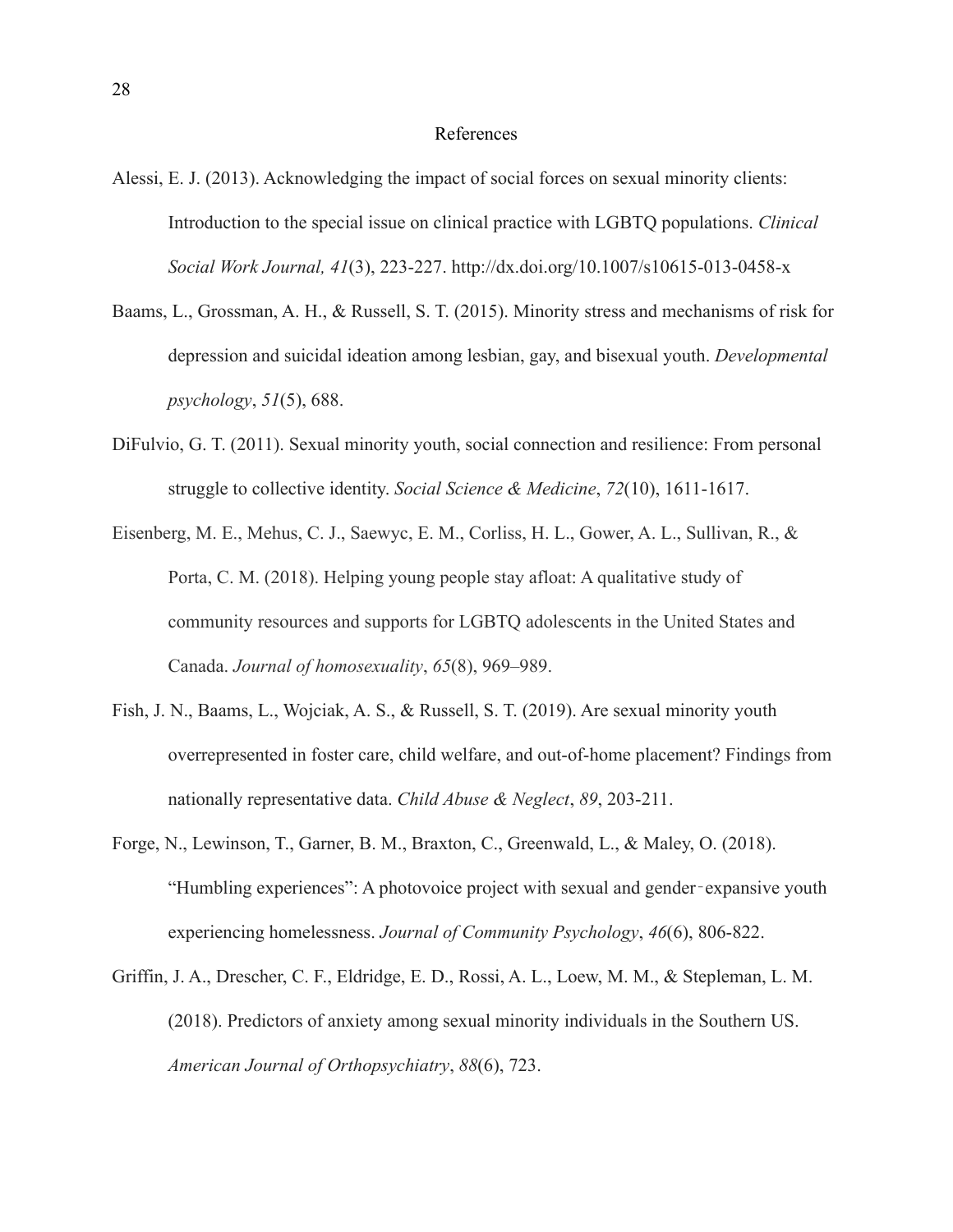- Hatchel, T., Espelage, D. L., & Huang, Y. (2018). Sexual harassment victimization, school belonging, and depressive symptoms among LGBTQ adolescents: Temporal insights. *American Journal of Orthopsychiatry*, *88*(4), 422.
- Herd, T., Brieant, A., King-Casas, B., & Kim-Spoon, J. (2022). Associations between developmental patterns of negative parenting and emotion regulation development across adolescence. *Emotion (Washington, D.C.)*, *22*(2), 270–282.
- Hill, Ryan M.; Rooney, Evan E.; Mooney, Megan A.; and Kaplow, Julie B. (2017) "Links Between Social Support, Thwarted Belongingness, and Suicide Ideation among Lesbian, Gay, and Bisexual College Students," *Journal of Family Strengths*: Vol. 17 : Iss. 2 , Article 6.
- Luneau, D. (2022, February 24). *BREAKING: Florida House of Representatives passes "Don't Say Gay or Trans" bill.* Human rights campaign. https://www.hrc.org/press-releases/breaking-florida-house-of-representativesasses-dont-say-gay-or-trans-bill
- Luneau, D. (2022, April 7). *Alabama advances discriminatory "Bathroom Bill", "Don't Say Gay or Trans", legislation to governor's desk amid legislative assault on vulnerable transgender youth*. Human rights campaign. https://www.hrc.org/press-releases/alabama-advances-discriminatory-bathroo m-bill-dont-say-gay-or-trans-legislation-to-governors-desk-amid-legislative-assa ult-on-vulnerable-transgender-youth-2
- Huerta, Tracy, "Use of the Creative Arts Therapies and Creative Interventions with LGBTQ Individuals: Speaking out from Silence a Literature Review" (2018). *Expressive*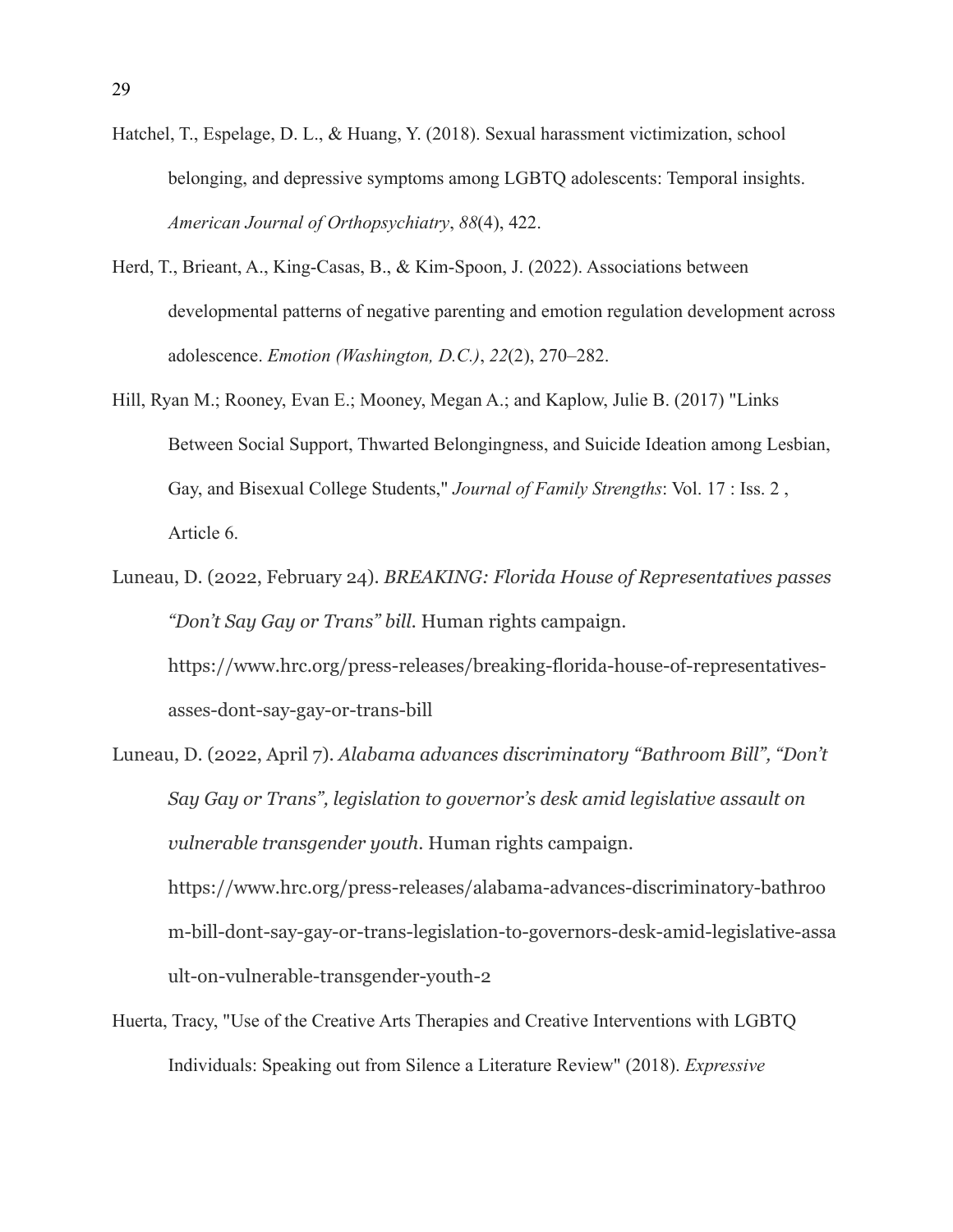*Therapies Capstone Theses.* 83. https://digitalcommons.lesley.edu/expressive theses/83

- MacWilliam, B., Harris, B. T., Trottier, D. G., & Long, K. (Eds.). (2019). *Creative arts therapies and the lgbtq community : Theory and practice*. Jessica Kingsley Publishers.
- Marshall, D., Aggleton, P., Cover, R., Rasmussen, M. L., & Hegarty, B. (2019). Queer generations: Theorizing a concept. *International Journal of Cultural Studies*, *22*(4), 558-576.
- McDermott, E., Gabb, J., Eastham, R., & Hanbury, A. (2021). Family trouble: Heteronormativity, emotion work and queer youth mental health. *Health*, *25*(2), 177-195.
- McLaren, S., Schurmann, J., & Jenkins, M. (2015). The relationships between sense of belonging to a community GLB youth group; school, teacher, and peer connectedness; and depressive symptoms: Testing of a path model. *Journal of homosexuality*, *62*(12), 1688-1702.
- Parra, L. A., Bell, T. S., Benibgui, M., Helm, J. L., & Hastings, P. D. (2018). The buffering effect of peer support on the links between family rejection and psychosocial adjustment in LGB emerging adults. *Journal of Social and Personal Relationships, 35*(6), 854–871.
- PFLAG. (n.d.). *Our vision and mission*. PFLAG.org. https://pflag.org/mission
- Poteat, V. P., Yoshikawa, H., Calzo, J. P., Russell, S. T., & Horn, S. (2017). Gay-straight alliances as settings for youth inclusion and development: Future conceptual and methodological directions for research on these and other student groups in schools. *Educational Researcher*, *46*(9), 508–516.

Rhoades, M. (2012). LGBTQ youth+ video artivism: Arts-based critical civic praxis. *Studies in*